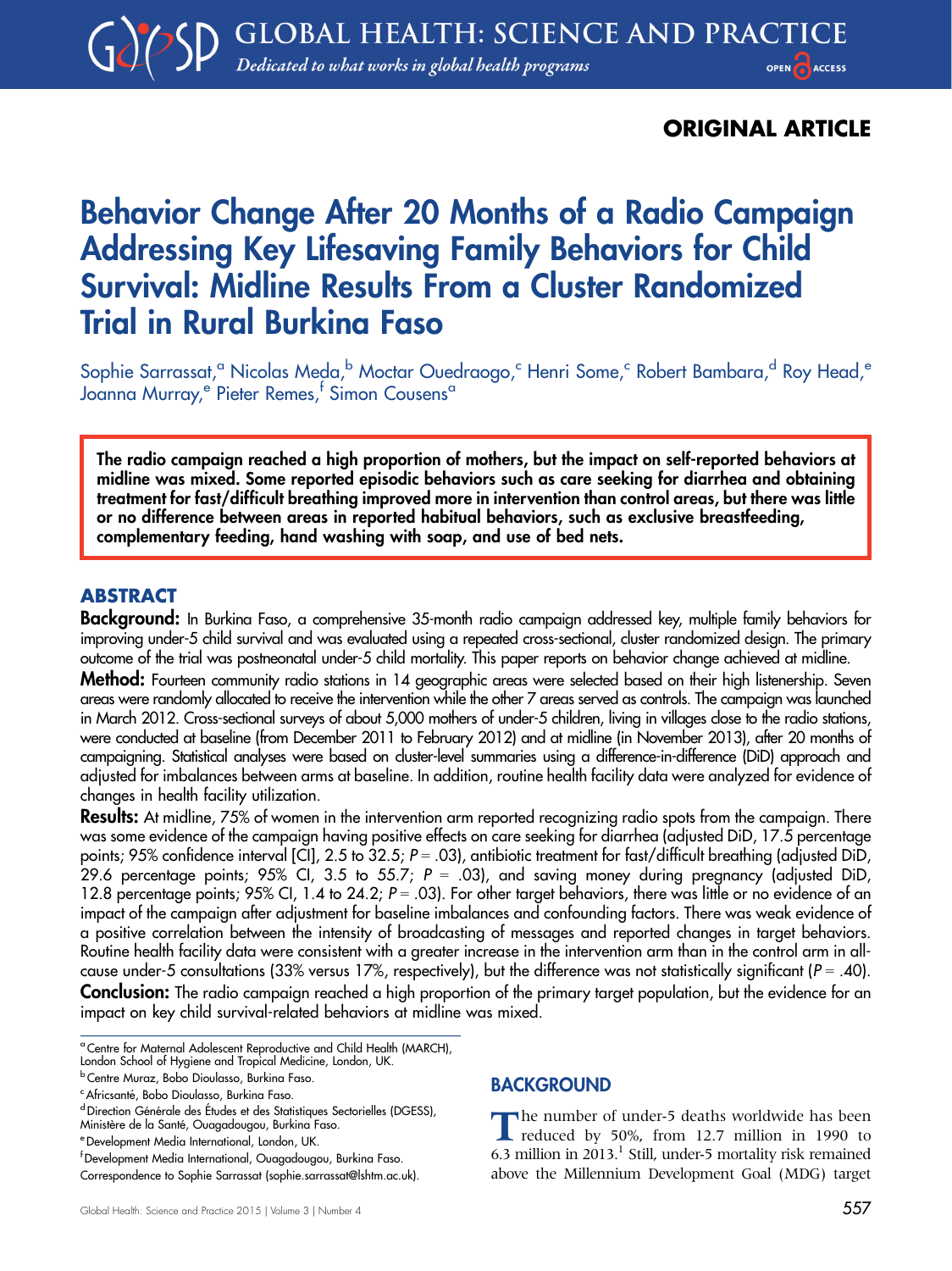in 52 of the 75 countries that account for more than 95% of child deaths. $1$ 

An innovative cluster randomized trial investigated whether a mass media campaign can change child survival-related behaviors at scale.

A number of interventions are known to be effective in preventing under-5 child deaths.<sup>2</sup> At present, however, many effective interventions do not reach the children who need them, and none of the 75 countries mentioned above has yet achieved anything close to full population coverage for even a minimum set of essential interventions.<sup>3</sup> Poor coverage has been attributed to weaknesses in both provision of and demand for services.<sup>4,5</sup>

While much effort toward achieving the MDGs has been focused on the health system and the supply side,<sup>6</sup> less attention has been placed on increasing demand for services. It is now acknowledged, however, that behavior change plays an important role in enhancing child survival in lowand middle-income countries.<sup>7</sup>

Behavior change interventions encompass a wide range of approaches including interpersonalbased, community-based, media, and social marketing approaches. $8\overline{8}$  Mass media campaigns have the potential to reach a large audience at relatively low cost compared with other behavior change approaches. A review of evaluations of mass media health campaigns,<sup>9</sup> most of which addressed tobacco control and lifestyle behaviors in highincome countries, concluded that targeted, wellexecuted mass media campaigns can have small to moderate effects not only on knowledge, beliefs, and attitudes but also on behaviors. A more recent review, focused on mass media interventions for child survival-related behaviors in low- and middleincome countries, concluded that ''media-centric'' campaigns can positively impact a wide range of child health behaviors, although the authors acknowledged likely publication bias toward successful campaigns.<sup>10</sup>

In Burkina Faso, Development Media International (DMI) implemented a 35-month community radio campaign, using the Saturation + methodology, to address key family behaviors for improving under-5 child survival. An overview of the *Saturation* + methodology is given elsewhere, $^{11}$  and further details about the methodology and lessons learned during implementation of the DMI radio campaign are provided in a companion article in Global Health: Science and Practice.<sup>12</sup> The campaign was evaluated using a repeated cross-sectional, cluster randomized design. Community radio stations were chosen as the delivery channel for the campaign as they are widely listened to in those rural areas where child mortality is highest and because, with their limited transmission range, a randomized design was possible. The use of television, which is broadcast nationally, would have made a randomized design difficult, if not impossible.

The primary objective of the trial was to investigate whether the *Saturation*  $+$  approach to designing and implementing a mass media campaign can change behaviors on a scale large enough to result in measurable reductions in allcause, postneonatal under-5 child mortality. To this end, household surveys were conducted in all clusters at 3 time points: at baseline, at midline, and at endline. At midline, the objective of the trial was to measure coverage of the campaign and to investigate changes in self-reported behavior achieved after 20 months of campaigning. The purpose of this article is to report on the midline results. Mortality reduction as well as behavior change achieved at endline will be reported separately when results are available.

## **METHODS**

#### **Setting**

The population of Burkina Faso was estimated at 15.7 million people in 2010, of whom 77% lived in rural areas. $13 \text{ Since } 1990$ , the under-5 mortality rate has declined from an estimated 202 deaths per 1,000 live births to 186 deaths per 1,000 live births in 2000 and to 98 deaths per 1,000 live births in 2013. $<sup>1</sup>$  In 2013, malaria, pneumonia, and</sup> diarrhea accounted for an estimated 23%, 15%, and 10% of under-5 child deaths, respectively.<sup>14</sup>

The government is the main health service provider, and the country is organized into 70 health districts, each with 1 district hospital and 10 or more primary health facilities (Centre de Santé et de Promotion Sociale, or CSPS). The Integrated Management of Childhood Illness (IMCI) strategy was introduced in  $2003$ <sup>15</sup> Since 2002, free antenatal care (ANC) has been offered in public health facilities, and in 2006 subsidies were introduced for child birth and emergency obstetric care.<sup>16</sup> In 2005, artemisinin-based combination therapy (ACT) replaced chloroquine as the recommended treatment for uncomplicated malaria, and in 2010 ACT was introduced at the community level.<sup>17</sup>

## Cluster Identification, Definition, and Randomization

In early 2011, we identified 19 distinct geographical areas using digital terrain maps and an engineer's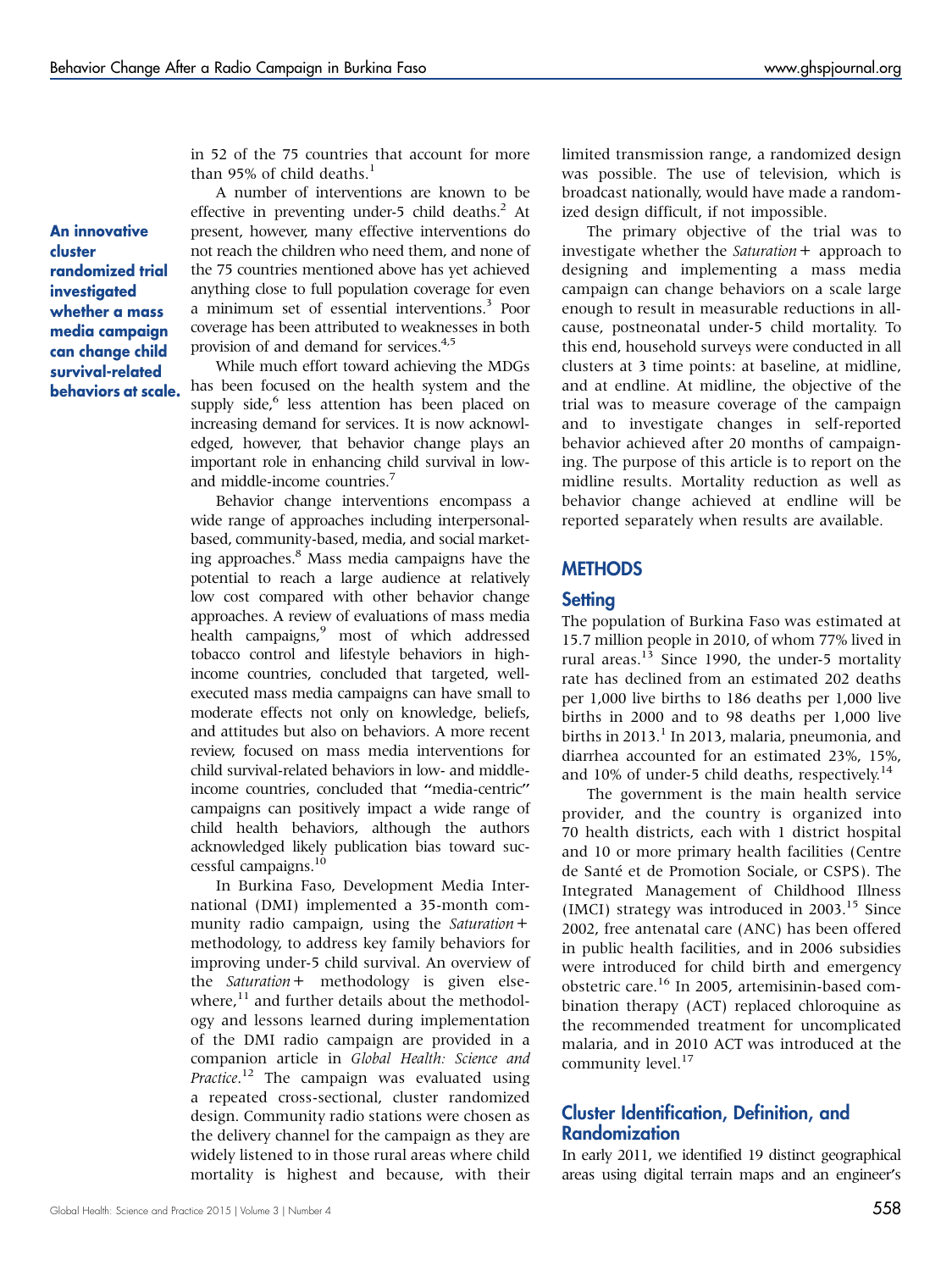<span id="page-2-0"></span>modeling together with on-the-ground mapping of radio signal strength. Each geographical area contained one or more community FM radio stations, with little or no overlap of radio signal between areas.

We then performed a cross-sectional survey in each geographic area to assess women's radio listenership. Fourteen areas with high levels of reported listenership (above 60% of women listening to the radio in the past week) were selected for inclusion in the trial, and, within each area, the radio station with the highest listenership was chosen as a potential partner to implement the campaign. High radio listenership was a key factor for the power of the trial given our assumption that the effect of the campaign would be directly proportional to the number of women listening to the radio.

Seven areas were then randomly allocated to receive the intervention and 7 other areas to serve as controls using pair-matched randomization based on geography and radio penetration rate (Figure 1). Specifically, we defined 3 radio listenership strata (from 61% to 70%, from 71% to 80%, and above 80%), and within each stratum, we paired the areas

geographically closest to each other, one of which was randomly assigned to receive the intervention. Randomization was performed by SS and SC (both with the London School of Hygiene and Tropical Medicine), independently of DMI. Due to time constraints with implementing the campaign, randomization was performed before the baseline survey (see below) and therefore could not make use of behavioral and mortality data from the baseline survey. After randomization, DMI began formative qualitative research and capacity building with radio stations in the intervention clusters while the baseline survey took place. Broadcasting started at the end of the baseline survey.

For the purpose of the evaluation, the trial population in each area was restricted to the communities with limited access to television, who would consequently be more likely to listen to the radio. We therefore excluded the population living in the electricity grid, i.e., those living in the towns where the selected control and intervention community radio stations were located, as well as those living in villages within 5 km of the

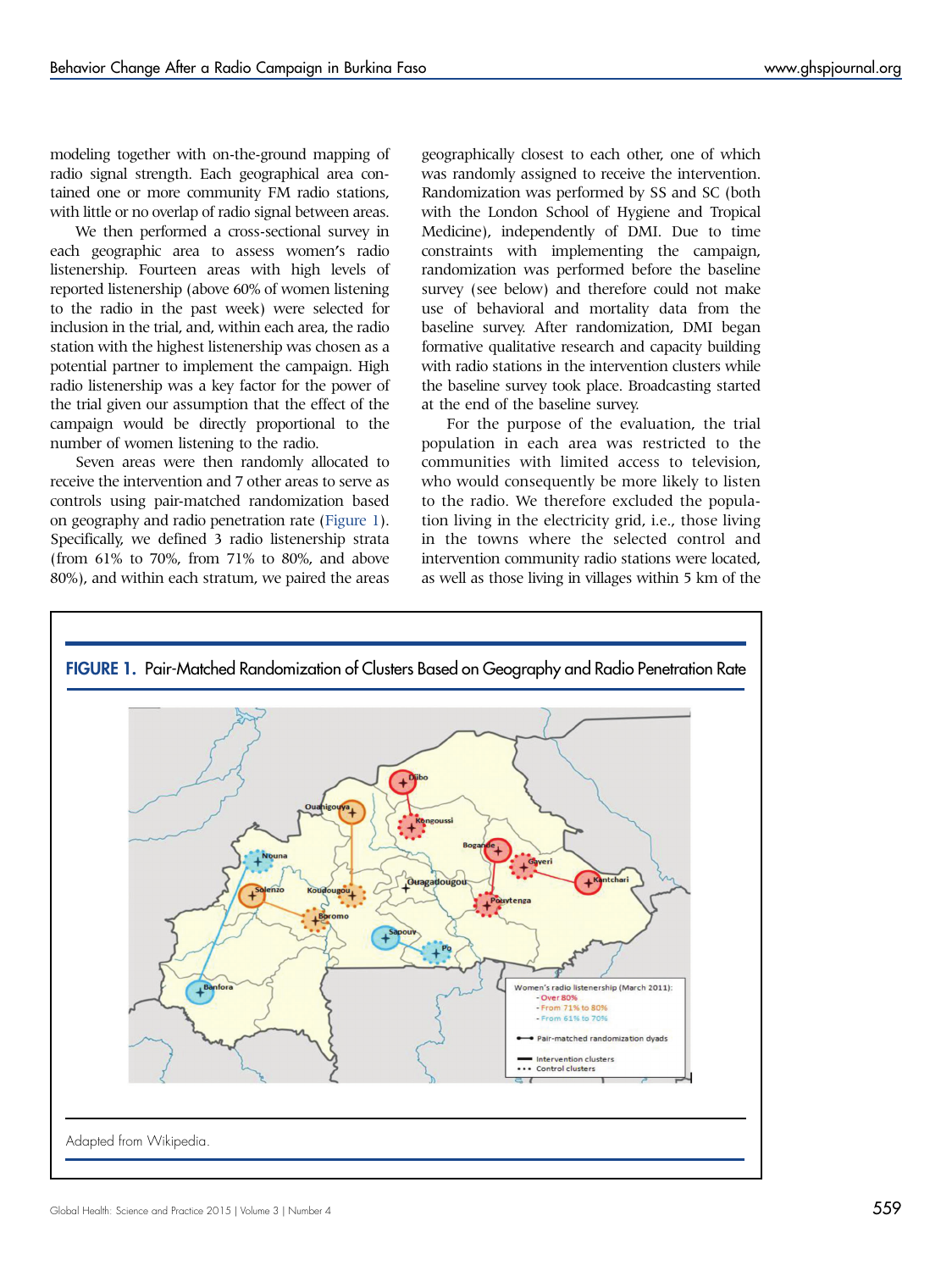town, in villages with electricity, or in villages with a population above 5,000 inhabitants (and likely to be a priority for the national electrification program). Villages with poor radio signal strength were also excluded.

Using the last national census, we then identified sufficient eligible villages to provide a total population of about 40,000 inhabitants per trial cluster. The average number of villages per cluster was 34 and 29 in the control and intervention arms, respectively. With the exception of Kantchari intervention cluster (toward the East), the town with the community radio station was also the location of the regional or district hospital. The trial population also had access to primary health facilities in villages across each area. The trial was designed to detect, with a statistical power of 80%, a 20% reduction in allcause, postneonatal under-5 child mortality.

## Brief Description of the Intervention

DMI's radio campaign launched in March 2012 and ended in January 2015. Women of reproductive age and caregivers of children less than 5 years old were the primary target of the campaign, which covered a wide range of behaviors along the continuum of care [\(Table 1\)](#page-4-0). A full description of the theory of change—the Saturation + methodology —used to design the campaign and its implementation is provided elsewhere.<sup>11,12</sup> Briefly, short spots of 1-minute duration were broadcast in the predominant local language approximately 10 times per day, and interactive long-format programs of 2-hours' duration were broadcast 5 days per week. The spots were designed to be entertaining and informative and were developed and pretested based on qualitative formative research. Behaviors covered by spots changed weekly, while the long-format program changed daily, covering 2 behaviors a day.

At the time of the midline survey, no radio campaigns of comparable intensity were being broadcast in any of the clusters included in the trial. Various nutrition and sanitation programs were operating in similar numbers of clusters per arm, and community case management for malaria, pneumonia, and diarrhea was supported by the United Nations Children's Fund (UNICEF) in one of the intervention clusters and one of the control clusters [\(Table 2\)](#page-5-0).

## Behavioral Surveys

Cross-sectional surveys were performed in all clusters at 3 time points: at baseline, from

December 2011 to February 2012, before the launch of the campaign; at midline, in November 2013, after 20 months of campaigning; and at endline, between November 2014 and April 2015, at the end of the campaign. (Endline results will be reported separately.)

#### **Sampling**

At baseline, the behavioral survey was part of a larger survey conducted to estimate under-5 child mortality during the 2 years prior to the intervention. Due to cost constraints, the baseline survey was conducted in a simple random sample of half the villages included in each cluster. The average number of villages sampled per cluster were 17 and 15 in the control and intervention arms, respectively, with average populations per village of 1,359 inhabitants (range: 55 to 4,730) and 1,430 inhabitants (range: 83 to 4,702), respectively. In the sampled villages, a census was performed of all compounds to identify all women aged 15 to 49 years old and to collect pregnancy history data. The behavioral questionnaire was then addressed to a random subsample of about 5,000 mothers with at least one under-5 child living with them.

At midline, about 5,000 mothers were selected using a 2-stage sampling procedure. In each cluster, 9 villages were first drawn with probability proportional to size from villages surveyed at baseline. In each village, 100 women were then selected by simple random sampling using the census data collected at baseline, and the first 40 eligible and available women were interviewed.

The sample size of 5,000 mothers at each survey was calculated assuming a design effect of 2 with a view to providing an absolute precision of  $\pm$ 3% or better for behaviors relating to all children. The expected precision for behaviors related to childhood illness was  $\pm 6\%$  for fever or diarrhea and  $\pm$  10% for fast or difficult breathing.

#### Questionnaires

At baseline, a short interview with the household head addressed socioeconomic status and radio ownership. Interviews with women addressed their basic demographic characteristics, radio listenership, and family behaviors of relevance to child survival. Questions regarding maternal health referred to the last pregnancy of more than 6 months' duration, and those regarding newborn health referred to the last live birth. Questions regarding nutrition, health care seeking

The radio campaign in Burkina Faso broadcast both short spots and longer dramas.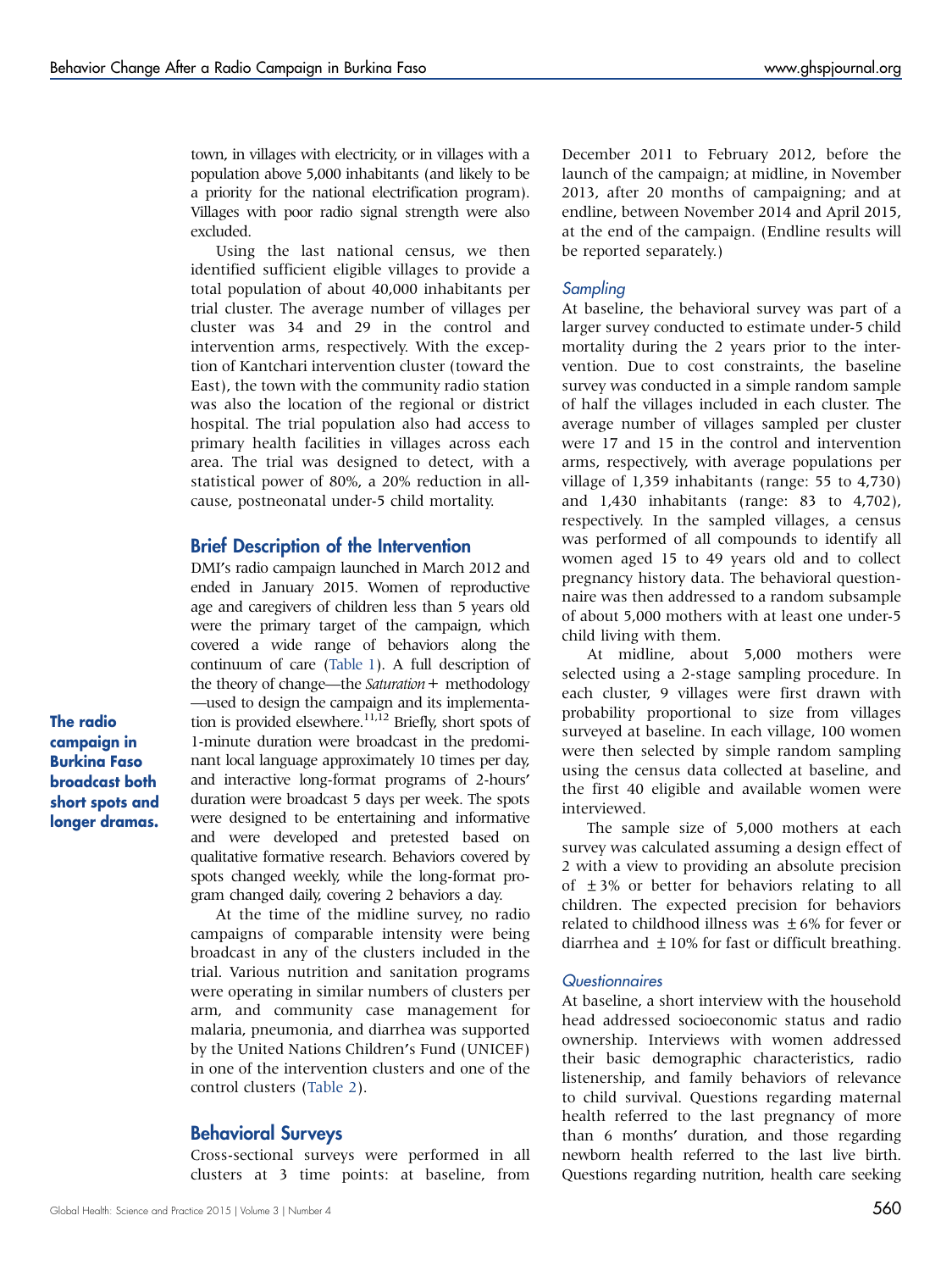| <b>Target Behaviors</b>                                                            | No. of Weeks<br>for Short Spots | No. of Long-Format<br>Modules |  |  |
|------------------------------------------------------------------------------------|---------------------------------|-------------------------------|--|--|
| <b>Maternal health</b>                                                             |                                 |                               |  |  |
| 4 or more ANC visits                                                               | 3                               | 32                            |  |  |
| Saving money during pregnancy                                                      | 3                               | 32                            |  |  |
| Health facility delivery                                                           | 5                               | 25                            |  |  |
| Newborn health                                                                     |                                 |                               |  |  |
| Breastfeeding initiation within 1 hour after birth                                 | 6                               | 25                            |  |  |
| First bath delayed for 24 hours or more after birth in low<br>birth weight infants | 1                               | $\overline{7}$                |  |  |
| <b>Child nutrition</b>                                                             |                                 |                               |  |  |
| Exclusive breastfeeding in 0- to 5-month-old children                              | 5                               | 51                            |  |  |
| Complementary feeding in 6- to 11-month-old children                               | 4                               | 29                            |  |  |
| Growth monitoring in 0- to 23-month-old children                                   | 4                               | 20                            |  |  |
| Health care seeking for childhood illnesses                                        |                                 |                               |  |  |
| Health care seeking for fever                                                      | 10                              | 41                            |  |  |
| Health care seeking for pneumonia                                                  | 7                               | 43                            |  |  |
| Health care seeking for diarrhea                                                   | 12                              | 79                            |  |  |
| Diarrhea home treatment                                                            |                                 |                               |  |  |
| ORS or increase in fluids for diarrhea                                             | 12                              | 79                            |  |  |
| <b>Bed net use</b>                                                                 |                                 |                               |  |  |
| Bed net use among under-5 children and pregnant women                              | 6                               | 85                            |  |  |
| <b>Sanitation</b>                                                                  |                                 |                               |  |  |
| Household latrine ownership                                                        | 2                               | 68                            |  |  |
| Safe disposal of children's stool                                                  | 3                               | 68                            |  |  |
| Hand washing with soap                                                             | 8                               | 55                            |  |  |

<span id="page-4-0"></span>TABLE 1. Target Behaviors and Broadcasting Intensity Up to the Month Preceding the Midline

for childhood illnesses, bed net use, and sanitation applied to the youngest child less than 5 years old. Illnesses were recorded using a recall period of 2 weeks preceding the interview.

At midline, socioeconomic status was not reassessed, and interviews with women used the same baseline questionnaire but with additional questions on radio ownership and recognition of the campaign. Spots broadcast in the last 2 weeks

of October were played at the end of the interview, and women were asked whether they had listened to the long-format program by referring to its title. In the control clusters, the same method of recall was used with spots, and the title of the long-format program broadcast in the closest intervention cluster with the same language was mentioned. Interviews were performed using Trimble Juno SB Personal Digital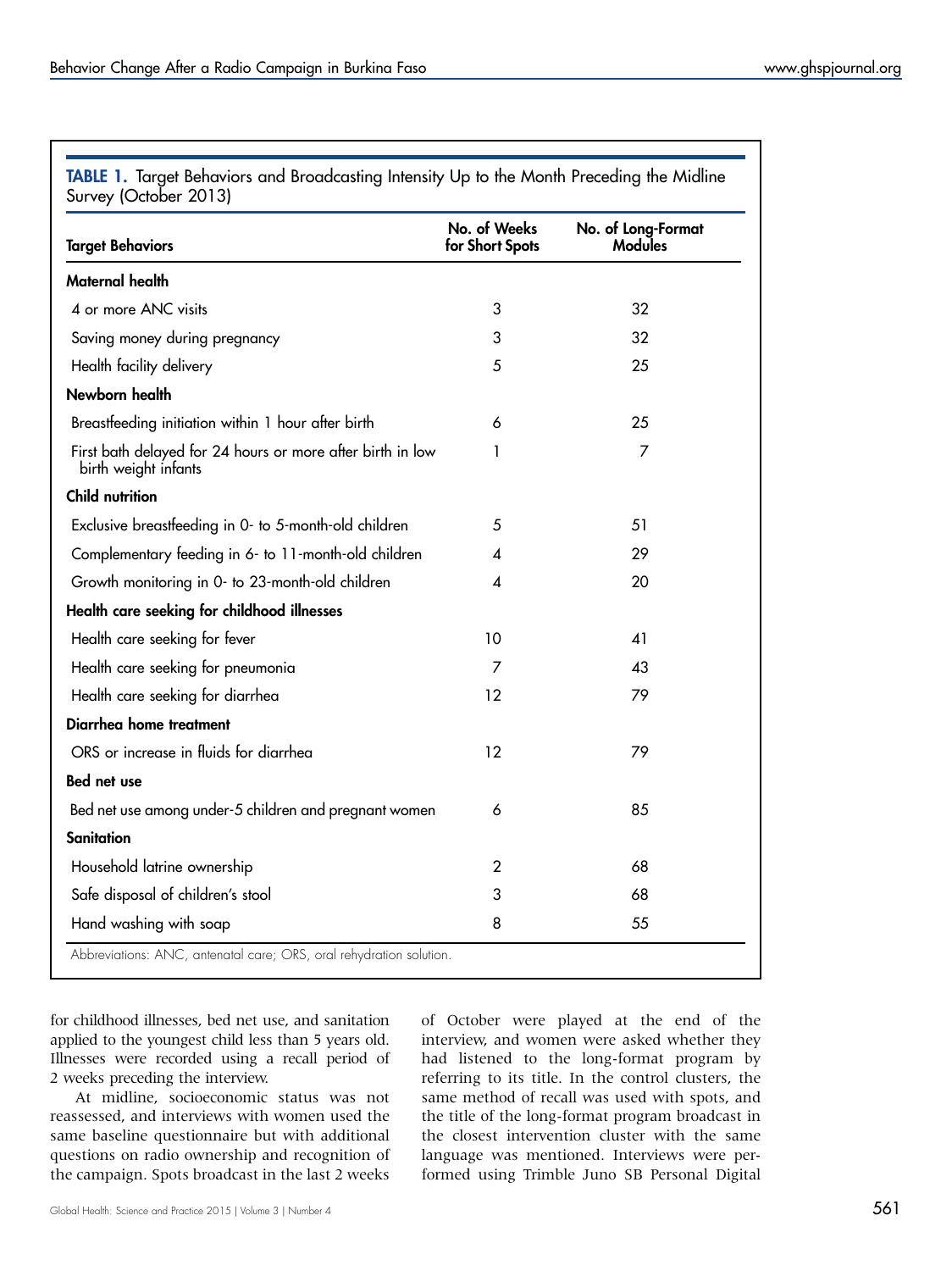<span id="page-5-0"></span>

|                              | Programs/Organizations by Health Sector                                                     |                                  |                                     |  |  |  |  |  |
|------------------------------|---------------------------------------------------------------------------------------------|----------------------------------|-------------------------------------|--|--|--|--|--|
| Cluster                      | <b>Nutrition</b>                                                                            | <b>Sanitation</b>                | <b>Community Case</b><br>Management |  |  |  |  |  |
| <b>Intervention clusters</b> |                                                                                             |                                  |                                     |  |  |  |  |  |
| Banfora                      | El Mundo                                                                                    |                                  |                                     |  |  |  |  |  |
| Bogande                      | NUTRIFASO program; GRET; Action Contre la Faim<br>(ACF); Programme Alimentaire Modial (PAM) | SaniFaso<br>program              |                                     |  |  |  |  |  |
| Djibo                        | Croix Rouge (Red Cross)                                                                     | Oxfam                            |                                     |  |  |  |  |  |
| Kantchari                    | ACF; PAM                                                                                    | <b>ACF</b>                       |                                     |  |  |  |  |  |
| Ouahigouya                   | Terre des Hommes                                                                            |                                  | <b>UNICEF</b>                       |  |  |  |  |  |
| Sapouy                       |                                                                                             |                                  |                                     |  |  |  |  |  |
| Solenzo                      |                                                                                             |                                  |                                     |  |  |  |  |  |
| <b>Control clusters</b>      |                                                                                             |                                  |                                     |  |  |  |  |  |
| Boromo                       |                                                                                             | SaniFaso<br>program;<br>WaterAid |                                     |  |  |  |  |  |
| Gayeri                       | NUTRIFASO program; PAM                                                                      | SaniFaso<br>program              |                                     |  |  |  |  |  |
| Kongoussi                    | The Hunger Project                                                                          | Plan<br>International            | <b>UNICEF</b>                       |  |  |  |  |  |
| Koudougou                    | PAM                                                                                         |                                  |                                     |  |  |  |  |  |
| Nouna                        | <b>UNICEF</b>                                                                               |                                  |                                     |  |  |  |  |  |
| Po                           |                                                                                             |                                  |                                     |  |  |  |  |  |
| Pouytenga                    |                                                                                             | Plan<br>International            |                                     |  |  |  |  |  |

Assistants (PDA). Quality of data collection was monitored regularly, and repeat interviews were requested in cases of missing and/or inconsistent responses.

## Routine Health Facility Data

Routine health facility data were obtained to complement self-reported data on service-dependent behaviors. The ''Direction Générale des Etudes et des Statistiques Sanitaires'' (DGESS) of the Ministry of Health of Burkina Faso provided monthly absolute numbers of pregnant women attending ANC, health facility deliveries, and allcause under-5 child consultations in primary health facilities located in the trial clusters for 2011 and 2013.

## Analysis

Change From Baseline in Self-Reported Behaviors Analyses were performed on cluster-level summaries using a difference-in-difference (DiD) approach.<sup>18-20</sup> With fewer than about 15 clusters per arm, cluster-level analyses are preferable to methods based on individual-level data.<sup>19</sup> While generalized estimating equations (GEE) and random effects models have good asymptotic properties, they may not be robust when the number of clusters is small. The GEE approach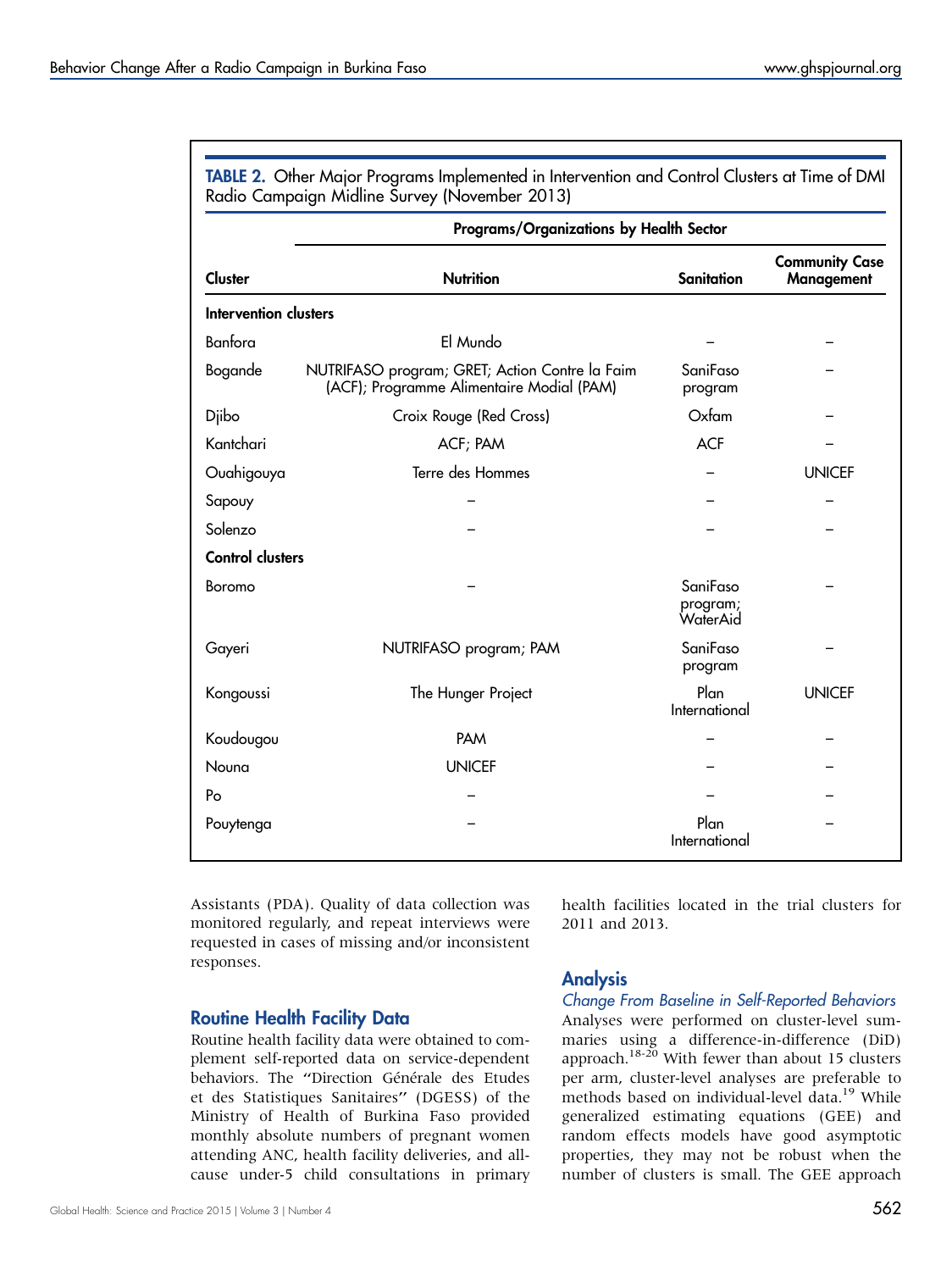tends to result in inflated type I errors in such situations,<sup>18,20</sup> while the distributional assumptions of random effects models are difficult to verify without a large number of clusters.<sup>18</sup>

For each target behavior ([Table 1\)](#page-4-0), in each cluster, the reported prevalence was estimated at baseline and midline, and the difference in prevalence between surveys calculated. The campaign began broadcasting in March 2012, so analyses of maternal and newborn-related behaviors at midline were restricted to pregnancies ending after June 2012 (thus allowing for at least 3 months' exposure to the campaign). Linear regression was used to regress cluster-level differences in prevalence between surveys on the cluster-level baseline prevalence and the intervention status of clusters (intervention/control). The coefficient of the intervention variable thus provided an estimate of the DiD. Two-sided t tests were performed to test the null hypothesis of no intervention effect. Adjustment for clusterlevel baseline prevalence was used to account for the phenomenon of regression to the mean.<sup>19</sup> In the absence of accurate estimates of the intraclass correlation coefficient  $\rho$ , weighted analyses may be less efficient than unweighted analyses.<sup>19,21</sup> All clusters were therefore given equal weight in the analysis, although the effective sample size in each cluster varied for behaviors applying to a subsample of women and their children (e.g., health care seeking and treatment). The matching procedure used for randomization was ignored as recommended for trials with fewer than 10 clusters per arm. $^{22}$ 

At midline, a third of women in the Gayeri control cluster (North-East) reported listening to the campaign's radio station partner in the Bogande intervention cluster ([Figure 1\)](#page-2-0). All analyses were performed both on an intentionto-treat and per-protocol basis, the latter excluding all women interviewed in villages where contamination occurred.

#### Adjustment for Confounder Score

At baseline, the mean postneonatal under-5 mortality risk during the 2 years preceding the intervention was estimated at 113.1 per 1,000 children in the intervention arm versus 84.1 per 1,000 children in the control arm, a risk difference of 29.0 deaths per 1,000 children between arms.

To control for imbalance between arms, a confounder score was developed and used to obtain adjusted DiD estimates. Three covariates, particularly imbalanced between arms at baseline

and expected to predict mortality, were combined using principal components analysis to produce a single cluster-level summary confounder score. These 3 covariates were the mean distance to the capital, as a proxy for general level of development (158 km versus 232 km in the control and intervention arms, respectively); the median distance to the closest health facility (2.5 km versus 6.3 km, respectively); and the baseline health facility delivery prevalence (81.8% versus 56.0%, respectively). After controlling for the confounder score, the mortality risk difference between arms at baseline was reduced from 29.0 to 4.1 per 1,000 children.

#### Analyses Restricted to Regular Listeners

Regular listeners were defined at baseline and at midline as women who reported listening to the radio in the past 7 days. A sensitivity analysis, restricted to these women, was performed using the methods described above.

#### Dose-Response Analyses

Three categories of radio ownership were defined to look for evidence of effect modification: no radio in the compound, radio in the compound, and radio in the household. In each cluster, the change in reported behavior prevalence from baseline was calculated by radio ownership category. A DiD analysis was performed including an interaction term between intervention status and radio ownership category. Cluster-specific random effects were included to account for the expected correlation in the change from baseline estimated for each radio ownership category in the same cluster.

To examine the relationship between broadcasting intensity and reported behavior change, DiDs for all target behaviors were plotted against broadcasting intensity. Intensity was measured as the number of weeks during which spots were broadcast from March 2012 to October 2013 and as the number of long-format modules during the same period. DiDs were then regressed on broadcasting intensity. The assumption that behaviors are independent of each other may not be true, and, therefore, no formal statistical tests were performed. The 95% confidence intervals (CIs) for the regression coefficients should be interpreted with caution as they may be too narrow.

Change From Baseline in Routine Health Facility Data For each target service (ANC, deliveries, and all-cause under-5 child consultations), the absolute number of consultations at primary health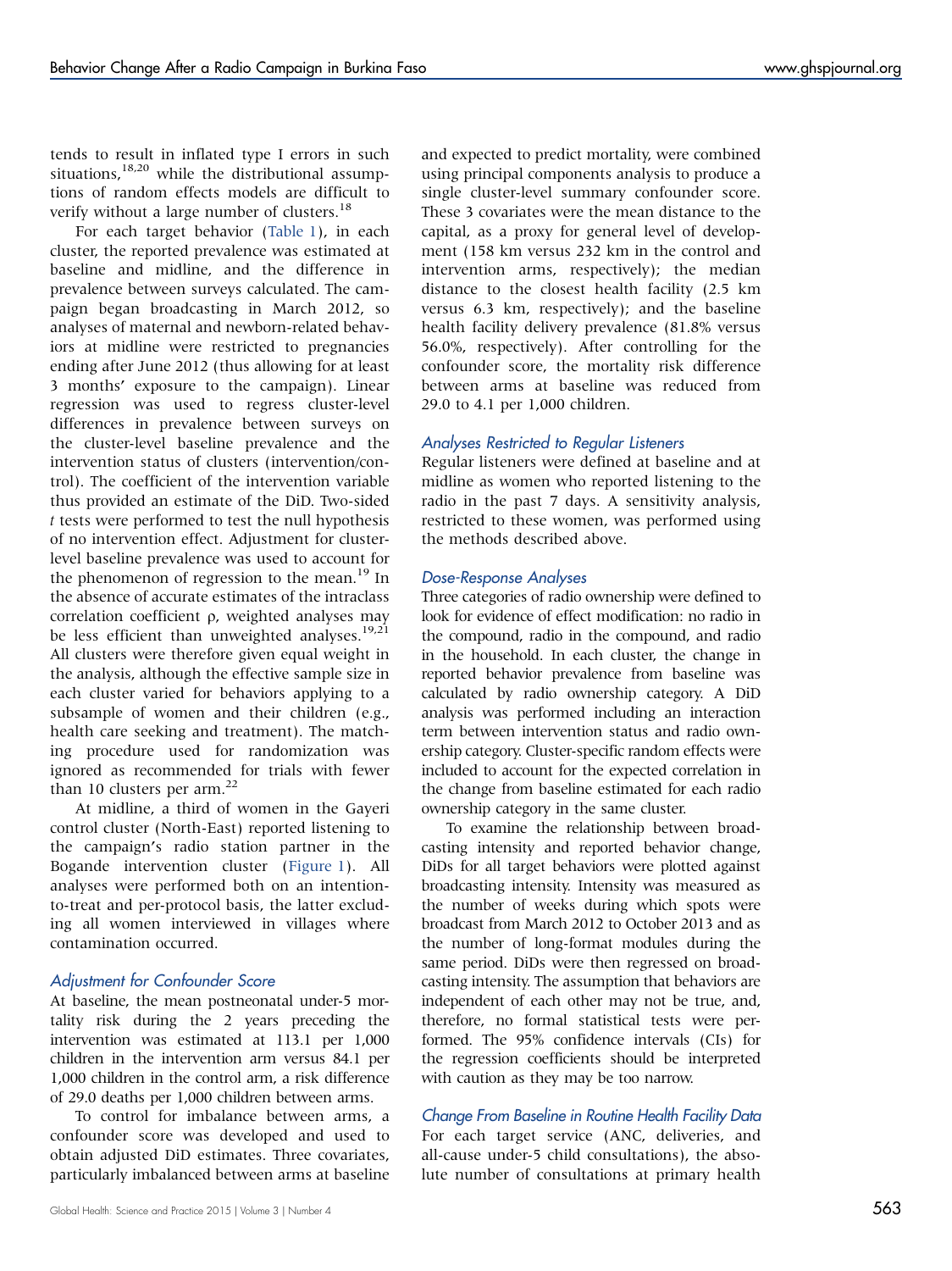facilities located in the trial clusters was calculated by year and by cluster. For each cluster, the ratio of the absolute number of consultations in 2013 over the absolute number in 2011 was then calculated, and a 2-sided  $t$  test was used to compare the mean ratio by arm.

## **Ethics**

The study was approved by the ethical committees of the Ministry of Health of Burkina Faso and the London School of Hygiene and Tropical Medicine. The nature of the intervention precluded formal blinding of respondents and interviewers. Each interviewed woman recorded into the PDA her written consent to participate in the survey, which they were told was about their children's health, without any mention of the radio campaign. The trial is registered at ClinicalTrials.gov (Identifier: NCT01517230).

## RESULTS

At baseline, the census recorded 19,565 compounds, 40,156 households, and 47,737 women aged 15 to 49 years old in the sampled villages. Among women, 4% were absent at the time of the baseline survey, and 0.1% refused to participate. In total, 5,043 mothers were interviewed about their behaviors across the 14 clusters.

At midline, 8,098 women recorded in the baseline census were visited during the survey. In contrast to baseline, time for fieldwork in each village was much shorter and a higher proportion of women (20%) were absent the day of the visit (23% versus 17% in the control and intervention arms, respectively). Only 0.2% of women who were present refused to participate, 2% were less than 15 years old or more than 49 years old, and 18% did not have a child less than 5 years old; therefore, a total of 5,182 mothers were interviewed. The per-protocol analysis excluded 252 women from villages in Gayeri cluster where contamination occurred at midline.

## Baseline Sociodemographic Characteristics and Self-Reported Behavior Prevalence

While several sociodemographic characteristics of interviewed mothers were similar across arms at baseline, there were some important differences [\(Table 3\)](#page-8-0). In each arm, about 80% of mothers had lived 5 years or more in their village, their average age was 28 years, and nearly all were married, of whom 40% were in a polygamous union. Around 40% had 2 or more children aged less than 5 years old. The mean age of their youngest child was about 20 months. More Muslims and fewer Catholics/Protestants lived in the intervention arm than in the control arm (Muslims: 60% versus 47%, respectively; Catholics/Protestants: 26% versus 45%, respectively). The Mossi were the largest ethnic group in each arm, but other ethnicities varied across clusters. Only 16% and 10% of women in the control and intervention arms, respectively, had attended school. Households in the control arm tended to have higher socioeconomic status compared with the intervention arm. These sociodemographic characteristics remained stable at midline [\(Table 3\)](#page-8-0).

At baseline, most service-dependent behaviors tended to be reported more commonly in the control arm than in the intervention arm ([Figure 2\)](#page-9-0), perhaps reflecting the difference in access to facilities between the 2 arms, with 40% of women in the control arm living less than 2 km away from a health facility compared with only 18% in the intervention arm ([Table 3](#page-8-0)). In each arm, the proportion of sick children reported to have received treatment was quite low: a third or fewer children suffering from fever, fast/ difficult breathing, or diarrhea received the appropriate treatment. Reported home-based behaviors at baseline were more similar between arms, though still tending to be better in the control arm [\(Figure 2\)](#page-9-0). Early breastfeeding initiation and sanitation-related behaviors such as latrine ownership and safe disposal of stools were reported to be low at baseline, around a third or less. Other homebased behaviors, including saving money during pregnancy, exclusive breastfeeding, complementary feeding, and bed net use, were more common, reported by around 40% to 60% of mothers.

## Reach of the Radio Campaign

At baseline, according to interviews with household heads, around two-thirds of women in each arm had access to a radio in their household [\(Table 3](#page-8-0)). At midline, around half of women in each arm reported access to a radio in their household. Although reported household radio ownership was lower than at baseline, close to 80% of interviewed women in the intervention arm had access to a radio, either in the compound or in the household, and 62% were regular listeners, i.e., they reported listening to the radio in the past 7 days [\(Figure 3](#page-10-0)).

In the intervention arm, 75% of women reported recognizing at least 1 of the 2 spots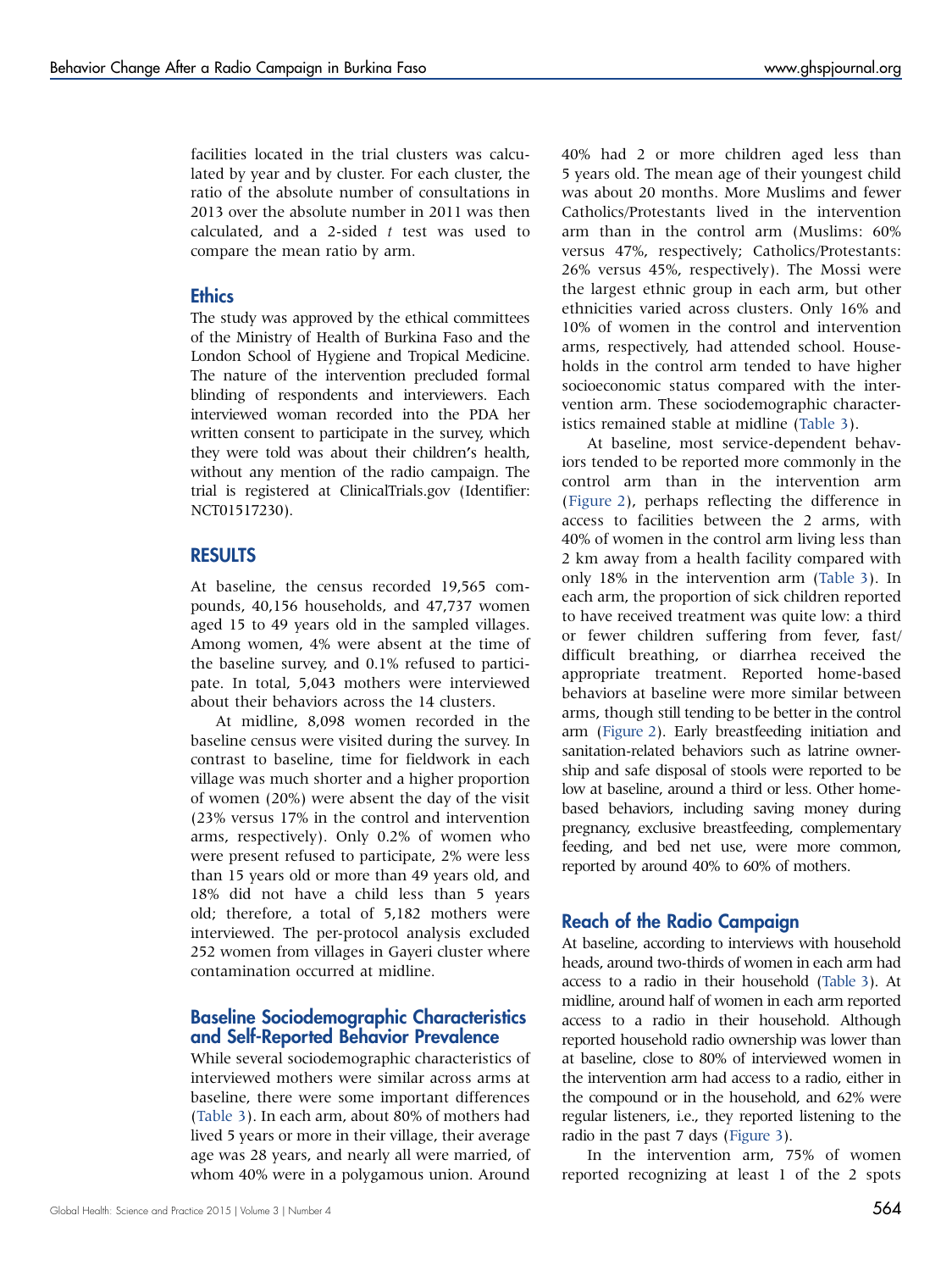|                                                   |                                  | Control Arm <sup>a</sup> | Intervention Arm <sup>b</sup>    |                                 |  |
|---------------------------------------------------|----------------------------------|--------------------------|----------------------------------|---------------------------------|--|
|                                                   | <b>Baseline</b><br>$(N = 2,567)$ | Midline<br>$(N = 2,586)$ | <b>Baseline</b><br>$(N = 2,476)$ | <b>Midline</b><br>$(N = 2,596)$ |  |
| Sociodemographic characteristics                  |                                  |                          |                                  |                                 |  |
| Age, mean, y                                      | 28.9                             | 30.0                     | 28.4                             | 29.2                            |  |
| Resident for 5 years or more in the village, %    | 80.3                             | 88.2                     | 83.6                             | 86.4                            |  |
| Ethnicity, %                                      |                                  |                          |                                  |                                 |  |
| Mossi                                             | 42.1                             | 43.6                     | 30.1                             | 32.2                            |  |
| Gourmantche                                       | 11.5                             | 12.3                     | 26.9                             | 27.1                            |  |
| Gourounssi                                        | 22.1                             | 23.7                     | 3.2                              | 1.8                             |  |
| Peulh                                             | 6.5                              | 5.7                      | 17.0                             | 16.6                            |  |
| Gouin/Karaboro/Turka                              | 0.2                              | 0.1                      | 13.9                             | 13.9                            |  |
| Marka/Dafing/Dioula                               | 8.4                              | 7.0                      | 3.5                              | 3.3                             |  |
| Bwaba/Bobo                                        | 7.5                              | 6.0                      | 3.3                              | 3.6                             |  |
| Other                                             | 1.6                              | 1.7                      | 2.1                              | 1.6                             |  |
| Religion, %                                       |                                  |                          |                                  |                                 |  |
| Muslim                                            | 47.2                             | 43.4                     | 60.1                             | 59.5                            |  |
| Catholic/Protestant                               | 45.0                             | 49.5                     | 26.4                             | 28.0                            |  |
| Animist                                           | 7.8                              | 7.1                      | 13.5                             | 12.5                            |  |
| School attendance, %                              | 15.6                             | 15.7                     | 10.2                             | 8.4                             |  |
| Income-generative activity in the past 2 weeks, % | 34.9                             | 39.0                     | 29.3                             | 31.8                            |  |
| Household socioeconomic status, %c                |                                  |                          |                                  |                                 |  |
| 1 (poorest)                                       | 14.2                             |                          | 18.8                             |                                 |  |
| $\overline{2}$                                    | 16.6                             |                          | 20.6                             |                                 |  |
| 3                                                 | 19.3                             |                          | 20.2                             |                                 |  |
| 4                                                 | 21.8                             |                          | 20.1                             |                                 |  |
| 5 (least poor)                                    | 28.1                             |                          | 20.3                             |                                 |  |
| Two or more under-5 children, %                   | 39.4                             | 35.5                     | 46.4                             | 42.8                            |  |
| Married, %                                        | 97.1                             | 98.0                     | 98.3                             | 99.0                            |  |
| Polygamous union, %                               | 39.6                             | 39.7                     | 40.3                             | 44.2                            |  |
| Distance to the closest health facility, %        |                                  |                          |                                  |                                 |  |
| $<$ 2 km                                          | 39.5                             | 47.1                     | 18.3                             | 16.3                            |  |
| 2-5 km                                            | 33.2                             | 28.9                     | 28.2                             | 26.1                            |  |
| $>5$ km                                           | 27.4                             | 24.0                     | 53.4                             | 57.6                            |  |

<span id="page-8-0"></span>TABLE 3. Baseline Sociodemographic Characteristics, Distance to Health Facility, and Radio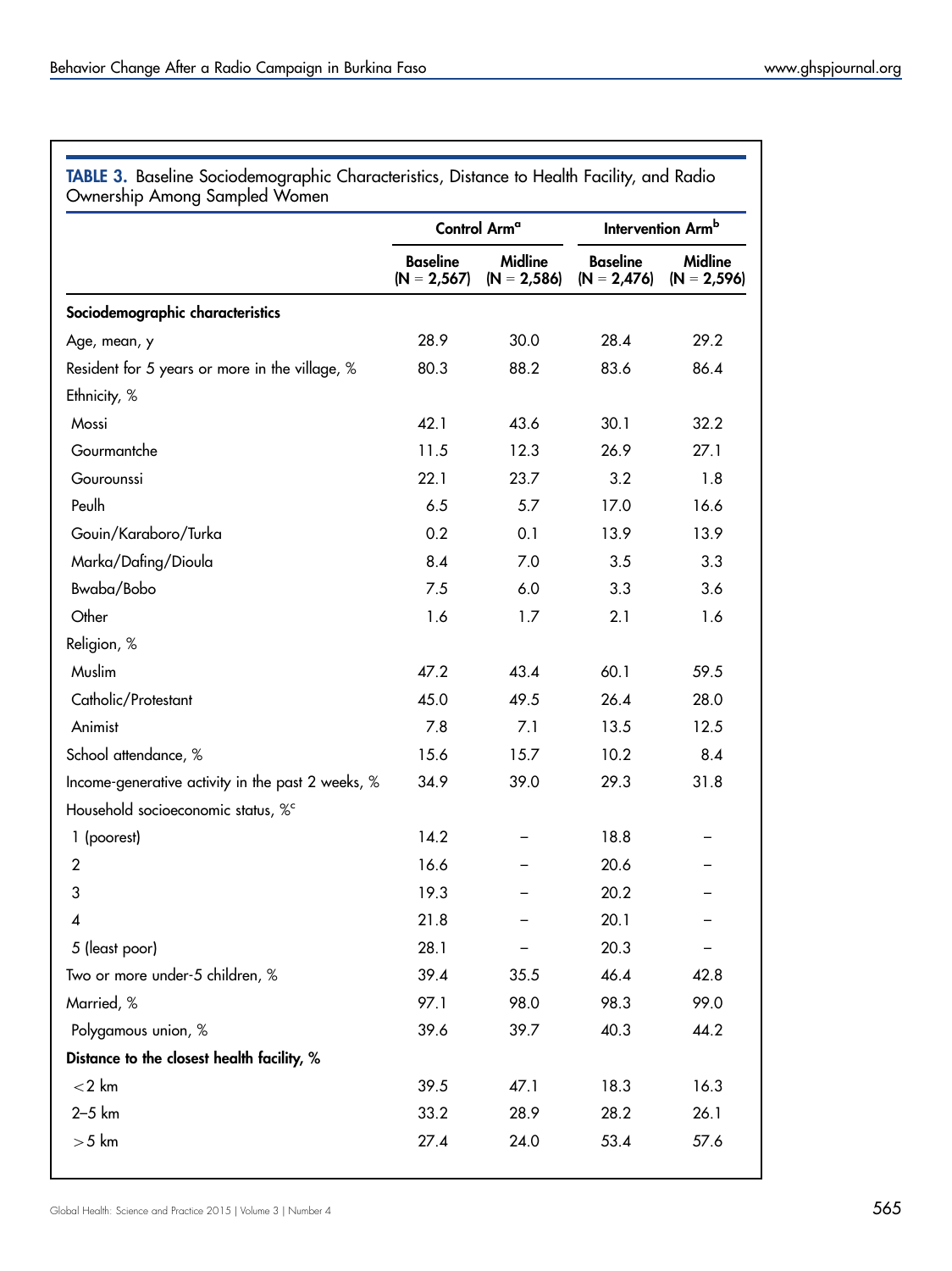<span id="page-9-0"></span>

| Table 3 (continued).   |                 |                          |                                                                            |         |  |  |  |  |  |
|------------------------|-----------------|--------------------------|----------------------------------------------------------------------------|---------|--|--|--|--|--|
|                        |                 | Control Arm <sup>a</sup> |                                                                            |         |  |  |  |  |  |
|                        | <b>Baseline</b> | <b>Midline</b>           | <b>Baseline</b><br>$(N = 2,567)$ $(N = 2,586)$ $(N = 2,476)$ $(N = 2,596)$ | Midline |  |  |  |  |  |
| Radio ownership, %     |                 |                          |                                                                            |         |  |  |  |  |  |
| No radio               | 20.5            | 35.1                     | 13.2                                                                       | 21.9    |  |  |  |  |  |
| Radio in the compound  | 16.7            | 18.4                     | 22.3                                                                       | 26.2    |  |  |  |  |  |
| Radio in the household | 62.8            | 46.4                     | 64.5                                                                       | 51.9    |  |  |  |  |  |

<sup>a</sup> At baseline: 36 missing values for age; 13 for number of children; 10 for ethnicity; 9 for socioeconomic status; 5 for residence, religion, school attendance, income-generative activity, and marital status; 8 for radio ownership. At midline: 4 missing values for radio ownership; 3 for age; 2 for religion and marital status; 1 for number of children, school attendance, and income-generative activity.

 $^{\rm b}$  At baseline: 23 missing values for age; 18 for socioeconomic status; 17 for number of children; 13 for radio ownership; 9 for religion; 7 for ethnicity; 6 for residence, school attendance, income-generative activity, and marital status. At midline: 3 missing values for radio ownership; 1 missing value for religion.

<sup>c</sup> Household socioeconomic status was measured only at baseline.

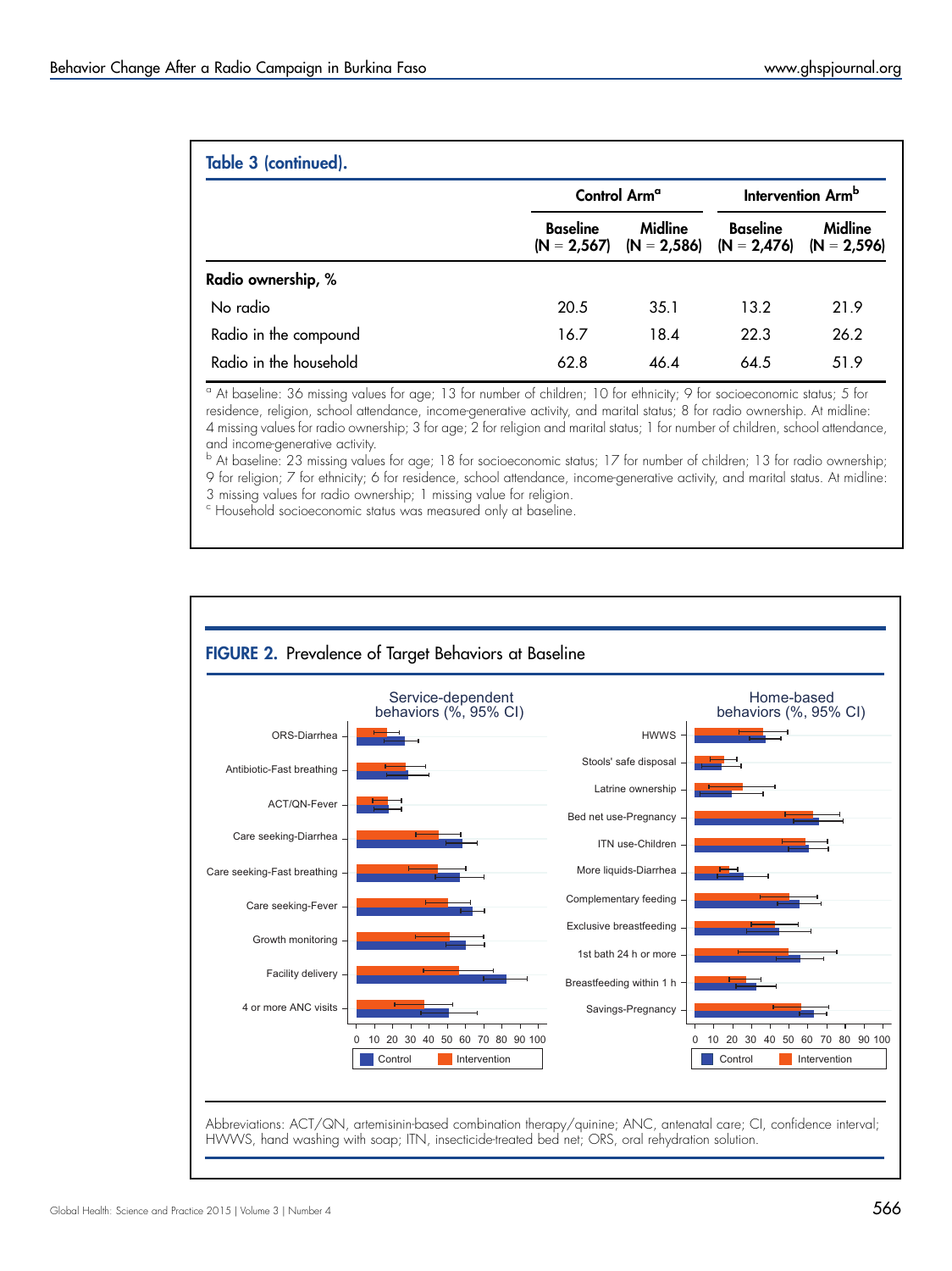<span id="page-10-0"></span>played at the end of the interview, and 54% reported listening to the long-format program (Figure 3). Recognition of spots and of the long-format program was higher among regular radio listeners than among all women (88% for spots and 67% for the long-format program). In the control arm, 25% of women reported recognizing at least 1 of the 2 spots, and 18% reported listening to the long-format program (20% and 12%, respectively, when ''contaminated'' villages were excluded).

## Change From Baseline in Self-Reported **Behaviors**

At midline, 43% of mothers overall reported that their child had suffered from one or more of the target childhood illnesses in the 2 weeks prior to interview. Period prevalence of these illnesses was similar in each arm: around 30% of children suffered from fever, 12% from diarrhea, and 8% from fast/difficult breathing. Most sick children for whom health care was sought went to a CSPS (92%). Only 10% went to a community health worker (CHW) and 2% or less to a hospital. Care seeking in private facilities was almost non-existent (6 cases only).

[Table 4](#page-11-0) presents the results of the intention- **Three-quarters of** to-treat analysis, showing the prevalence of self- **women in the** reported behaviors by arm at each survey and the **intervention arm** corresponding "crude" and adjusted DiDs, i.e., the **reported** difference between arms in the change in prev- recognizing at alence from the baseline to the midline survey. least 1 of 2 radio Crude DiDs refer to the difference-in-difference without any adjustment for baseline prevalence or for confounder score.

Self-reported care seeking for diarrhea increased between baseline and midline by **The-campaign-had** 17.5 percentage points more in the intervention **a positive effect on** arm than in the control arm, with some evidence self-reported care for an effect of the campaign (adjusted DiD seeking for for baseline prevalence and confounder score, **diarrhea.** 17.5 percentage points; 95% CI, 2.5 to 32.5;  $P = .03$ ) [\(Table 4\)](#page-11-0). Self-reported **treatment with** oral rehydration solution (ORS) or increased fluids during an episode of diarrhea increased substantially in the intervention arm while it remained constant in the control arm (adjusted DiD for baseline prevalence, 14.9 percentage points; 95% CI, 2.0 to 27.8;  $P = .03$ ), but the evidence for a difference between arms weakened after adjustment for confounder score (adjusted DiD for baseline prevalence and confounder score,

spots played for them.

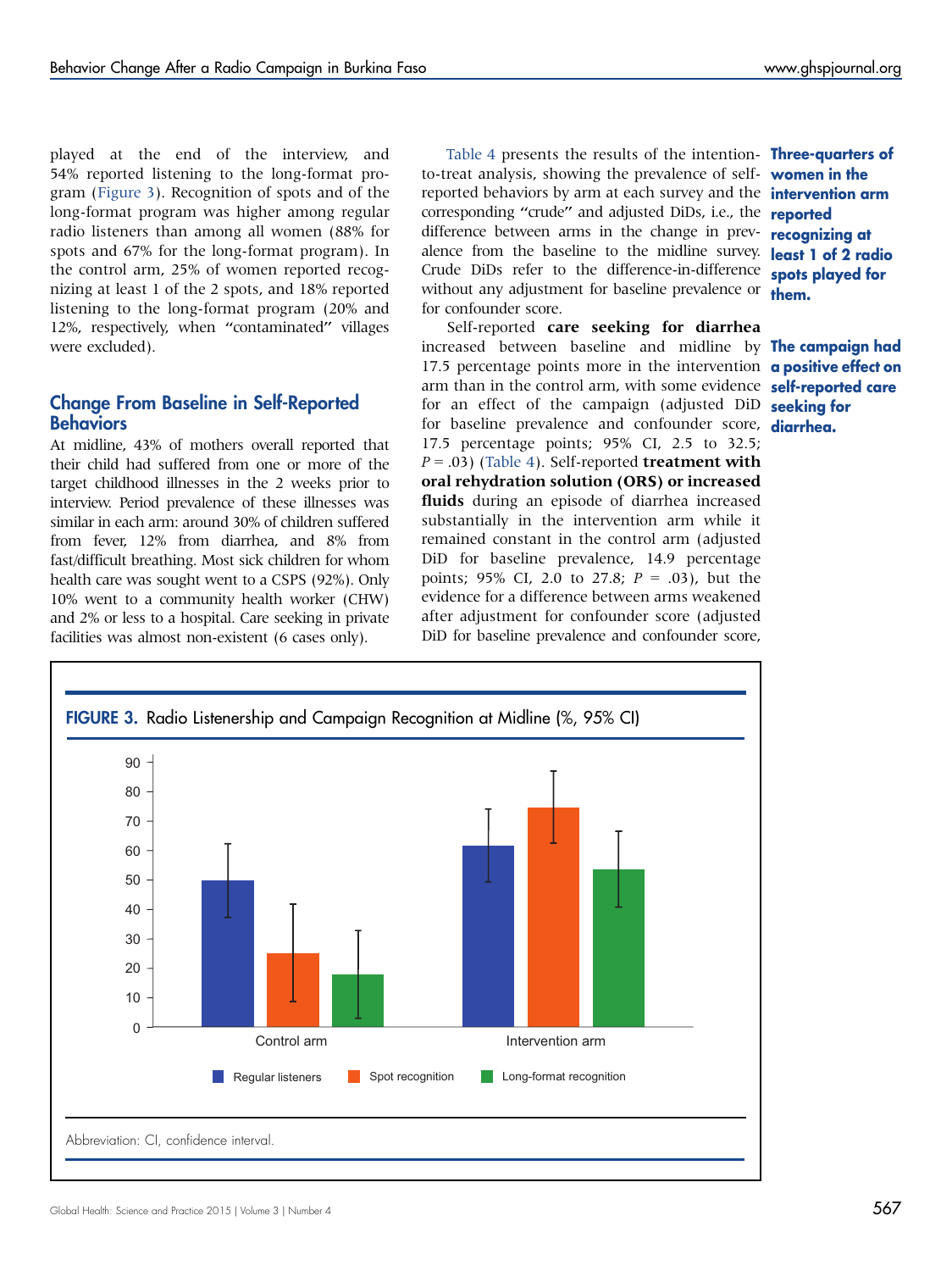<span id="page-11-0"></span>

|                                                                                     |               |             |                                               | <b>Cluster-Level DiD Analysis</b> |                                            |            |                                                                           |            |  |
|-------------------------------------------------------------------------------------|---------------|-------------|-----------------------------------------------|-----------------------------------|--------------------------------------------|------------|---------------------------------------------------------------------------|------------|--|
|                                                                                     |               |             |                                               |                                   | <b>Adjusted for Baseline</b><br>Prevalence |            | <b>Adjusted for Baseline</b><br>Prevalence and<br><b>Confounder Score</b> |            |  |
| <b>Behaviors</b>                                                                    | <b>Survey</b> | No. (%)     | Control Arm Intervention Arm Crude<br>No. (%) | <b>DiD</b>                        | DiD (95% CI)                               | P<br>Value | DiD (95% CI)                                                              | P<br>Value |  |
| Maternal health                                                                     |               |             |                                               |                                   |                                            |            |                                                                           |            |  |
| 4 or more ANC visits                                                                | BS            | 2562 (50.8) | 2470 (37.0)                                   |                                   |                                            |            |                                                                           |            |  |
|                                                                                     | <b>MD</b>     | 1012 (61.0) | 1212 (48.4)                                   | 1.2                               | $-3.5$ ( $-17.8$ , $10.9$ )                | .61        | $-5.6$ ( $-23.7$ , 12.5)                                                  | .50        |  |
| Saving money during                                                                 | <b>BS</b>     | 2562 (62.8) | 2474 (56.4)                                   |                                   |                                            |            |                                                                           |            |  |
| the pregnancy                                                                       | <b>MD</b>     | 1012 (67.4) | 1212 (69.8)                                   | 8.8                               | 9.8(1.0, 18.6)                             | .03        | 12.8 (1.4, 24.2)                                                          | .03        |  |
| Health facility delivery                                                            | <b>BS</b>     | 2562 (81.8) | 2470 (56.0)                                   |                                   |                                            |            |                                                                           |            |  |
|                                                                                     | <b>MD</b>     | 1012 (92.4) | 1212 (65.3)                                   | $-1.3$                            | $1.1$ ( $-11.0$ , $13.2$ )                 | .85        | $-1.0$ ( $-12.6$ , $10.6$ )                                               | .85        |  |
| Newborn health                                                                      |               |             |                                               |                                   |                                            |            |                                                                           |            |  |
| Breastfeeding initiation                                                            | <b>BS</b>     | 2556 (32.6) | 2463 (26.8)                                   |                                   |                                            |            |                                                                           |            |  |
| within 1 hour after<br>birth                                                        | <b>MD</b>     | 1003 (31.2) | 1194 (31.5)                                   | 6.1                               | $8.5$ (-6.7, 23.6)                         | .24        | $9.0$ ( $-16.9$ , $34.9$ )                                                | .46        |  |
| First bath delayed for<br>24 hours or more after<br>birth                           | <b>BS</b>     | 2556 (55.9) | 2463 (49.3)                                   |                                   |                                            |            |                                                                           |            |  |
|                                                                                     | <b>MD</b>     | 1003 (66.0) | 1194 (52.0)                                   | $-7.4$                            | $-5.5$ ( $-16.3$ , $5.4$ )                 | .29        | $-3.4$ ( $-19.1$ , $12.4$ )                                               | .64        |  |
| Health care seeking in a health facility or with a CHW (2 weeks prior to interview) |               |             |                                               |                                   |                                            |            |                                                                           |            |  |
| Fever                                                                               | BS            | 735 (63.7)  | 637 (50.2)                                    |                                   |                                            |            |                                                                           |            |  |
|                                                                                     | MD            | 777 (73.1)  | 744 (65.9)                                    | 6.3                               | $4.2$ ( $-7.9$ , 16.3)                     | .46        | 5.0 (-9.7, 19.6)                                                          | .47        |  |
| Fast/difficult breathing                                                            | <b>BS</b>     | 302 (56.6)  | 381 (44.4)                                    |                                   |                                            |            |                                                                           |            |  |
|                                                                                     | <b>MD</b>     | 203 (70.9)  | 180 (62.8)                                    | 4.1                               | $-2.9$ ( $-27.0$ , $21.2$ )                | .80        | $10.5$ ( $-18.0$ , 39.1)                                                  | .43        |  |
| Diarrhea                                                                            | <b>BS</b>     | 559 (57.8)  | 514 (44.9)                                    |                                   |                                            |            |                                                                           |            |  |
|                                                                                     | <b>MD</b>     | 264 (65.5)  | 349 (65.0)                                    | 12.4                              | $12.0$ (-2.0, 26.1)                        | .09        | 17.5 (2.5, 32.5)                                                          | .03        |  |
| Treatment (2 weeks prior to interview)                                              |               |             |                                               |                                   |                                            |            |                                                                           |            |  |
| ACT or quinine IM/IV                                                                | <b>BS</b>     | 735 (17.3)  | 639 (16.9)                                    |                                   |                                            |            |                                                                           |            |  |
| for fever                                                                           | <b>MD</b>     | 797 (34.6)  | 766 (32.8)                                    | $-1.4$                            | $-4.1$ $(-12.7, 4.5)$                      | .32        | $0.0$ (-11.5, 11.5) > .99                                                 |            |  |
| Antibiotic for fast/<br>difficult breathing                                         | BS            | 302 (28.2)  | 382 (27.0)                                    |                                   |                                            |            |                                                                           |            |  |
|                                                                                     | <b>MD</b>     | 210 (33.8)  | 188 (45.2)                                    | 12.6                              | 13.8 (-7.9, 35.5)                          | .19        | 29.6 (3.5, 55.7)                                                          | .03        |  |
| ORS or more liquids                                                                 | BS            | 560 (41.1)  | 516 (30.6)                                    |                                   |                                            |            |                                                                           |            |  |
| for diarrhea                                                                        | MD            | 274 (42.0)  | 354 (55.9)                                    | 24.4                              | 14.9 (2.0, 27.8)                           | .03        | $9.5$ ( $-5.6$ , 24.7)                                                    | .19        |  |
| Homemade solutions                                                                  | BS            | 560 (6.8)   | 516 (6.8)                                     |                                   |                                            |            |                                                                           |            |  |
| for diarrhea                                                                        | <b>MD</b>     | 275(6.2)    | 362 (8.3)                                     | 2.1                               | $3.3$ (-6.2, 12.9)                         | .46        | $3.2$ ( $-10.5$ , $16.8$ )                                                | .62        |  |
|                                                                                     |               |             |                                               |                                   |                                            |            |                                                                           |            |  |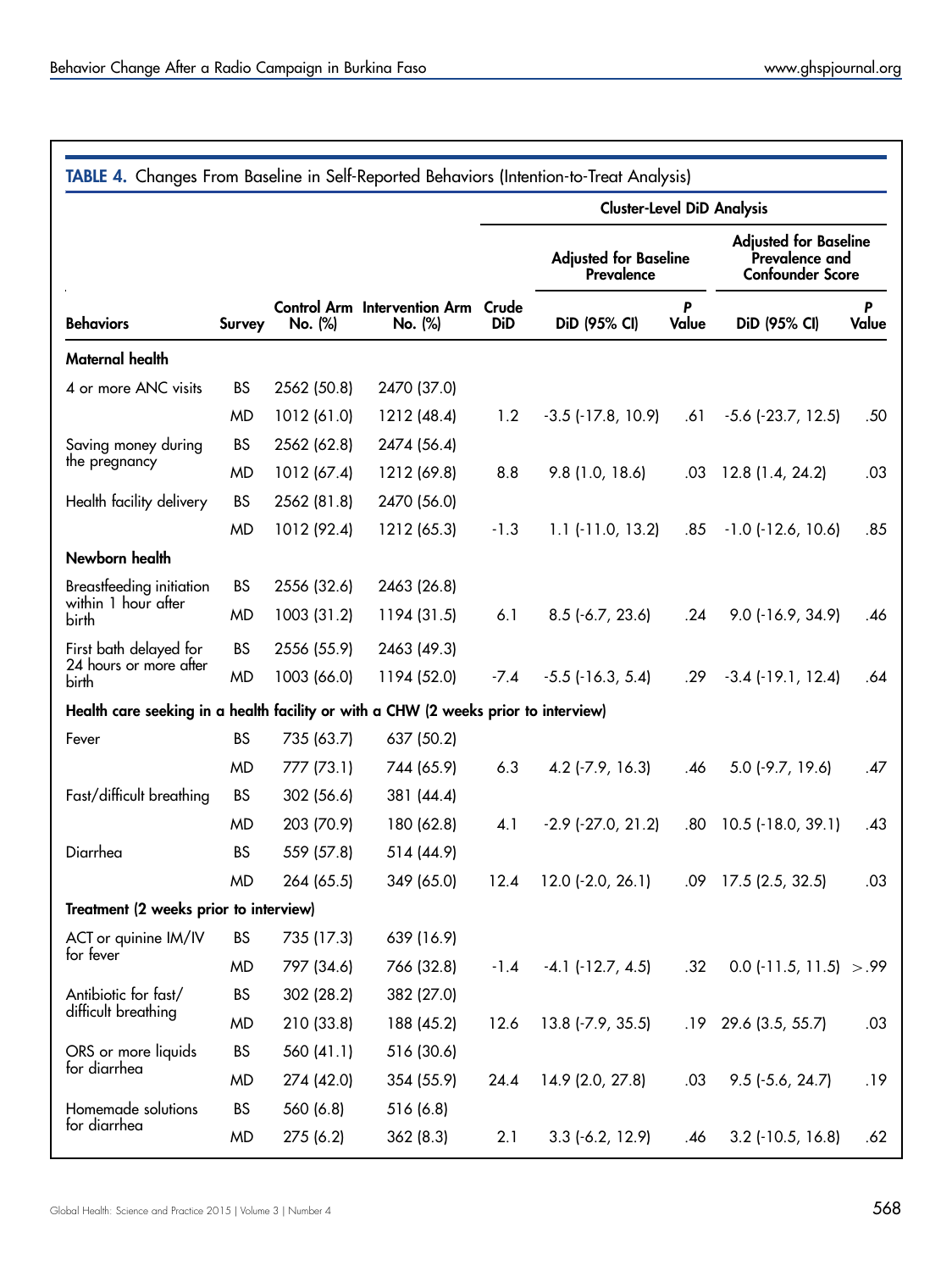|                                                                       |               |             | <b>Control Arm Intervention Arm Crude</b><br>No. (%) | <b>Cluster-Level DiD Analysis</b> |                                            |            |                                                                           |            |  |
|-----------------------------------------------------------------------|---------------|-------------|------------------------------------------------------|-----------------------------------|--------------------------------------------|------------|---------------------------------------------------------------------------|------------|--|
| <b>Behaviors</b>                                                      |               |             |                                                      |                                   | <b>Adjusted for Baseline</b><br>Prevalence |            | <b>Adjusted for Baseline</b><br>Prevalence and<br><b>Confounder Score</b> |            |  |
|                                                                       | <b>Survey</b> | No. (%)     |                                                      | <b>DiD</b>                        | DiD (95% CI)                               | P<br>Value | DiD (95% CI)                                                              | P<br>Value |  |
| <b>Nutrition</b>                                                      |               |             |                                                      |                                   |                                            |            |                                                                           |            |  |
| <b>Exclusive</b>                                                      | <b>BS</b>     | 428 (44.6)  | 450 (42.4)                                           |                                   |                                            |            |                                                                           |            |  |
| breastfeeding (day<br>prior to interview,<br>0-5 months old)          | <b>MD</b>     | 323 (61.6)  | 361 (50.4)                                           | $-9.0$                            | $-10.3$ $(-24.3, 3.6)$                     | .13        | $-8.7$ ( $-28.2$ , 10.8)                                                  | .34        |  |
| Complementary                                                         | <b>BS</b>     | 418 (55.5)  | 411 (49.9)                                           |                                   |                                            |            |                                                                           |            |  |
| feeding (day prior to<br>interview,<br>6-11 months old)               | <b>MD</b>     | 313 (57.8)  | 394 (52.3)                                           | 0.1                               | $-3.3$ $(-17.4, 10.7)$                     |            | $.61 - 10.0$ (-27.6, 7.7)                                                 | .24        |  |
| Growth monitoring<br>(past<br>$\acute{o}$ months, 0-23 months<br>old) | <b>BS</b>     | 1525 (59.7) | 1615(51.1)                                           |                                   |                                            |            |                                                                           |            |  |
|                                                                       | <b>MD</b>     | 1358 (66.3) | 1513 (58.1)                                          | 0.4                               | $0.1$ ( $-11.1$ , $11.4$ )                 | .98        | $-2.6$ $(-17.3, 12.0)$                                                    | .70        |  |
| Bed net use                                                           |               |             |                                                      |                                   |                                            |            |                                                                           |            |  |
| Children under an ITN                                                 | <b>BS</b>     | 2567 (60.3) | 2475 (58.5)                                          |                                   |                                            |            |                                                                           |            |  |
| the night prior to<br>interview                                       | MD            | 2585 (91.4) | 2596 (87.8)                                          | $-1.8$                            | $-2.7$ ( $-8.9$ , $3.5$ )                  | .35        | $-3.9$ $(-12.4, 4.7)$                                                     | .34        |  |
| Women under a bed                                                     | <b>BS</b>     | 2560 (65.6) | 2468 (62.5)                                          |                                   |                                            |            |                                                                           |            |  |
| net during their last<br>pregnancy                                    | <b>MD</b>     | 2586 (79.2) | 2594 (80.0)                                          | 3.9                               | $2.1$ ( $-5.3$ , $9.5$ )                   | .55        | $-0.6$ ( $-10.6$ , $9.3$ )                                                | .89        |  |
| <b>Sanitation</b>                                                     |               |             |                                                      |                                   |                                            |            |                                                                           |            |  |
| Household latrine                                                     | <b>BS</b>     | 2559 (19.5) | 2458 (25.0)                                          |                                   |                                            |            |                                                                           |            |  |
| ownership                                                             | <b>MD</b>     | 2585 (27.8) | 2596 (35.2)                                          | 1.9                               | $0.0$ (-11.2, 11.3) > .99                  |            | $6.0$ (9.3, 21.4)                                                         | .40        |  |
| Safe disposal of                                                      | <b>BS</b>     | 2566 (14.1) | 2475 (15.3)                                          |                                   |                                            |            |                                                                           |            |  |
| children's last stools <sup>a</sup>                                   | <b>MD</b>     | 2562 (19.1) | 2577 (21.2)                                          | 0.9                               | $0.2$ (-6.4, 6.8)                          | .95        | $2.4$ ( $-7.0$ , 11.8)                                                    | .58        |  |
| Hand washing with                                                     | <b>BS</b>     | 2535 (37.5) | 2401 (36.4)                                          |                                   |                                            |            |                                                                           |            |  |
| soap the last time<br>women cleaned their<br>child who defecated      | <b>MD</b>     | 2428 (45.6) | 2426 (44.2)                                          | $-0.3$                            | $-1.6$ $(-21.0, 17.8)$                     |            | $.86 - 10.5$ ( $-35.9$ , 14.9)                                            | .38        |  |

Abbreviations: ACT, artemisinin-based combination therapy; ANC, antenatal care; BS: Baseline survey; CHW, community health worker; CI, confidence interval; DiD, difference-in-difference; IM/IV, intramuscular/intravenous; MD: Midline survey; ORS, oral rehydration solution. <sup>a</sup> Defined when the child used a latrine or when the stool was thrown into a latrine or buried.

9.5 percentage points;  $95\%$  CI, -5.6 to 24.7;  $P = .19$ ). No messages were broadcast on homemade solutions, and their use remained constant between surveys in each arm, with fewer than 10% of mothers mentioning use of homemade solutions.

While the data on self-reported care seeking for fast/difficult breathing were inconclusive

(adjusted DiD for baseline prevalence and confounder score, 10.5 percentage points; 95% CI, -18.0 to 39.1;  $P = .43$ ), the proportion of children with fast/difficult breathing who were reported to have been treated with an antibiotic showed a much greater increase between surveys in the intervention arm compared with the control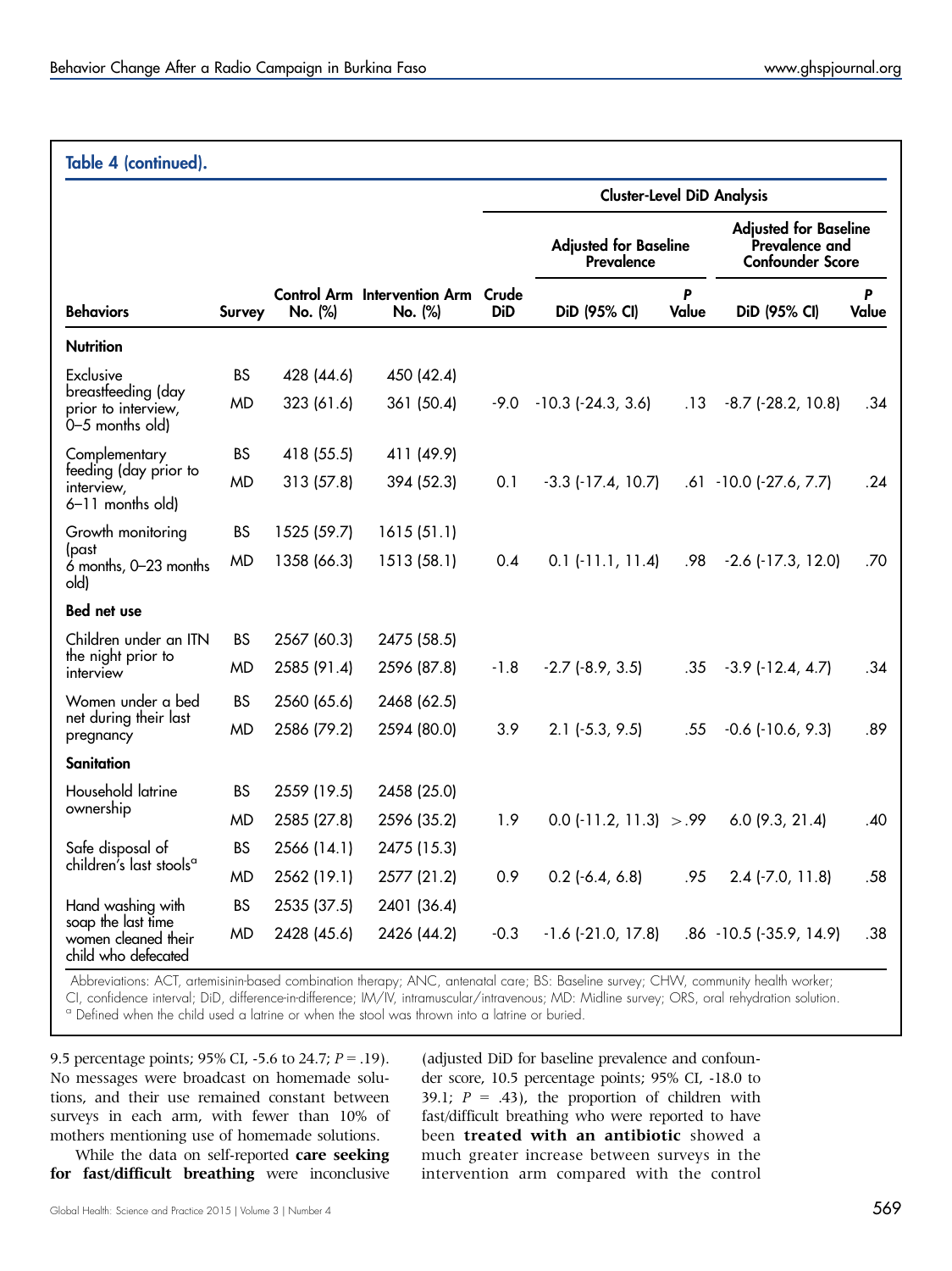arm (adjusted DiD for baseline prevalence and confounder score, 29.6 percentage points; 95% CI, 3.5 to 55.7;  $P = .03$ ).

The proportion of children with fast/ difficult breathing reported to have received antibiotic treatment increased much more between surveys in the intervention arm than in the control arm.

Health facility data were consistent with a much greater increase in the number of allcause under-5 consultations in the intervention arm than in the control arm.

There was no evidence for improved care seeking for fever (adjusted DiD for baseline prevalence and confounder score, 5.0 percentage points;  $95\%$  CI,  $-9.7$  to 19.6;  $P = .47$ ) or for treatment of fever associated with the campaign (adjusted DiD for baseline prevalence and confounder score, 0.0 percentage points; 95% CI,

 $-11.5$  to  $11.5$ ;  $P > .99$ ). While self-reported saving during pregnancy remained relatively constant between surveys in the control arm, it increased somewhat in the intervention arm (adjusted DiD for baseline prevalence and confounder score, 12.8 percentage points; 95% CI, 1.4 to 24.2;  $P = .03$ ).

Whereas the broad pattern of results with respect to care seeking and treatment for the targeted childhood illnesses was positive, there was no evidence of an intervention effect on feeding behaviors: early initiation of breastfeeding (adjusted DiD for baseline prevalence and confounder score, 9.0 percentage points; 95% CI, -16.9 to 34.9;  $P = .46$ ), exclusive breastfeeding (adjusted DiD for baseline prevalence and confounder score, -8.7 percentage points; 95% CI, -28.2 to 10.8;  $P = .34$ ), and complementary feeding (adjusted DiD for baseline prevalence and confounder score,  $-10.0$  percentage points; 95% CI,  $-27.6$  to 7.7;  $P = .24$ ).

For other target behaviors, including bed net use and sanitation, there was also no evidence that the campaign had an effect. Reported attendance to 4 or more ANC consultations, delivery in a health facility, bed net use, and latrine ownership increased in the intervention arm between surveys, but similar increases were observed in the control arm. Little or no change between surveys was observed in either arm in reporting of delayed bathing, growth monitoring, safe disposal of children's stools, or hand washing with soap after cleaning a child's bottom.

With respect to women living in "contaminated'' villages (Gayeri control cluster) who were excluded from the per-protocol analysis, 80% belonged to the Gourmantche ethnic group, 68% were Catholic or Protestant, 46% had 2 or more children less than 5 years old, 66% had access to a radio in their household, and 55% lived less than 2 km away from a health facility. Other sociodemographic characteristics were typical of other women in the control arm. Excluding these women from the analysis, confounder score-adjusted DiDs for self-reported care seeking for diarrhea, fast/difficult breathing, and fever tended to be higher than the adjusted DiDs from the intention-to-treat analysis (adjusted DiD for baseline prevalence and confounder score, 22.0 percentage points; 95% CI, 6.93 to 37.0;  $P = .01$ ); (17.3 percentage points; 95% CI, -10.3 to 44.9;  $P = .19$ ; and (14.3 percentage points; 95% CI, -1.1 to 29.6;  $P = .07$ ), respectively. For other behaviors, per-protocol analyses produced results similar to the intention-to-treat analyses (see [supplementary material](http://ghspjournal.org/lookup/suppl/doi:10.9745/GHSP-D-15-00153/-/DCSupplemental)).

### Analysis Restricted To Regular Listeners and Dose-Response Analyses

Restricting the analysis to regular listeners produced similar results to results among all women mentioned above (data not shown). There was no evidence that the effect of the campaign varied with radio ownership (data not shown), but tests for effect modification had very low power due to small numbers of observations for some behaviors.

There was some suggestion of a positive correlation between the intensity of spots and reported behavior change prior to adjustment for confounder score (regression coefficient, 0.8 percentage point increase per week of spot; 95% CI, -0.1 to 1.7). Adjustment for confounder score made relatively little difference to the estimated regression coefficient (regression coefficient, 0.9 percentage point increase per week of spot) but resulted in a wider confidence interval (95% CI, -0.5 to 2.7) [\(Figure 4a\)](#page-14-0). There was no evidence of correlation with the number of long-format modules broadcast (regression coefficient, 0.1 percentage point; 95% CI, -0.1 to 0.2) [\(Figure 4b](#page-14-0)).

## Change From Baseline in Routine Health Facility Data

[Table 5](#page-15-0) shows the absolute numbers of consultations for targeted health services in 40 and 37 primary health facilities located in the control and intervention arms, respectively. There was no statistical evidence for a difference between the 2 arms for any of the indicators ( $P \geq .40$ ), although the observed increase in all-cause under-5 consultations was much greater in the intervention arm (33% increase between 2011 and 2013) than in the control arm (17% increase).

#### **DISCUSSION**

After 20 months, the radio campaign in Burkina Faso appears to have reached a high proportion of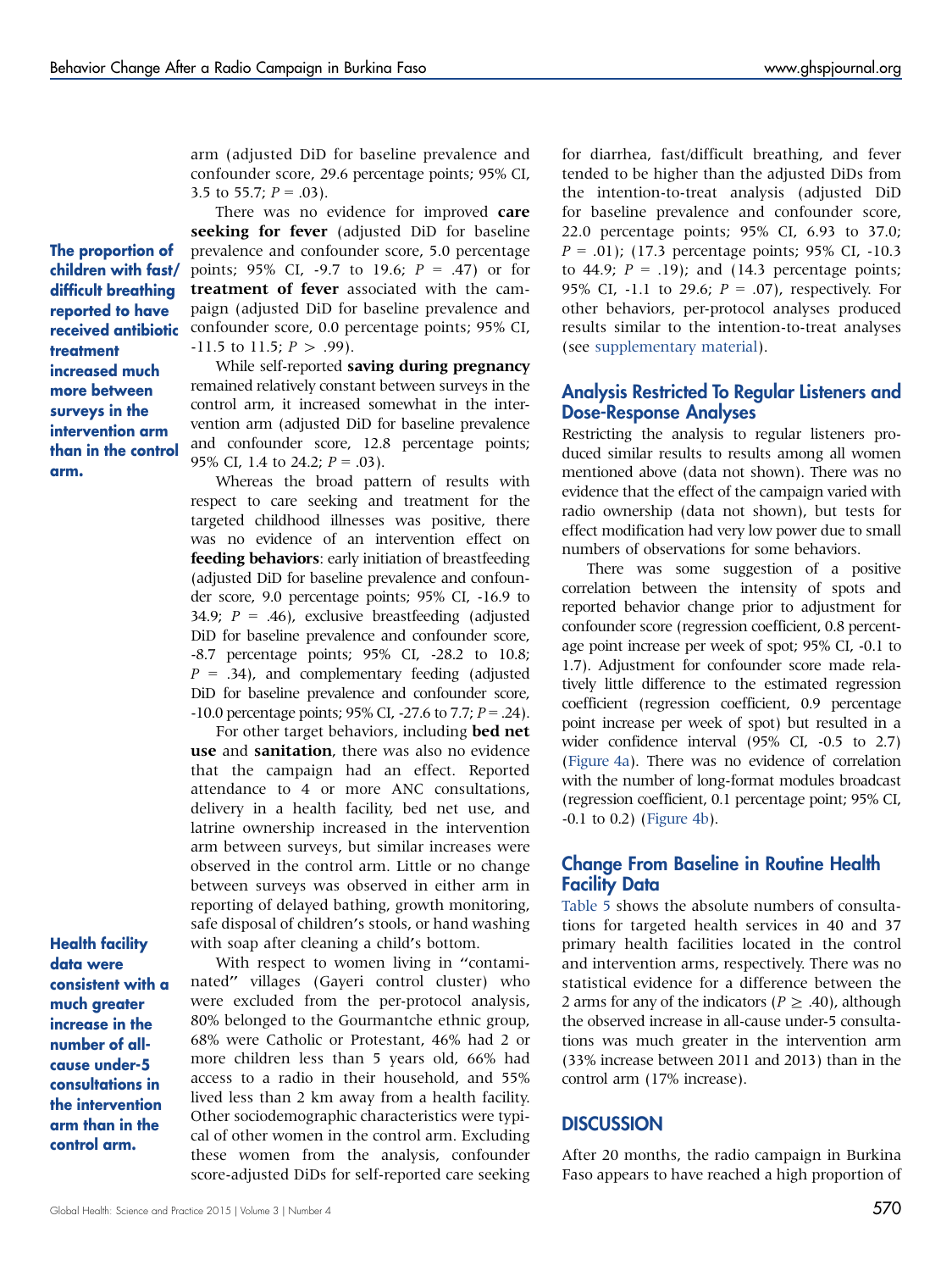<span id="page-14-0"></span>

Abbreviations: ACT/QN, artemisinin-based combination therapy/quinine; ANC, antenatal care; DiD, difference-indifference; HMS, homemade solution; HWWS, hand washing with soap; ITN, insecticide-treated bed net; ORS, oral rehydration solution.

Numbers in charts pertain to the targeted behaviors: (1) 4 or more ANC visits, (2) Savings-Pregnancy, (3) Facility delivery, (4) Breastfeeding within 1 h, (5) 1st bath 24 h or more, (6) Exclusive breastfeeding, (7) Complementary feeding, (8) Growth monitoring, (9) Care seeking: Fever, (10) Care seeking: Fast/difficult breathing, (11) Care seeking: Diarrhea, (12) ACT/ QN-Fever, (13) Antibiotic-Fast/difficult breathing, (14) ORS/more liquids-Diarrhea, (15) HMS-Diarrhea, (16) ITN use-Children, (17) Bed net use-Pregnancy, (18) Latrine ownership, (19) Stools' safe disposal, (20) HWWS.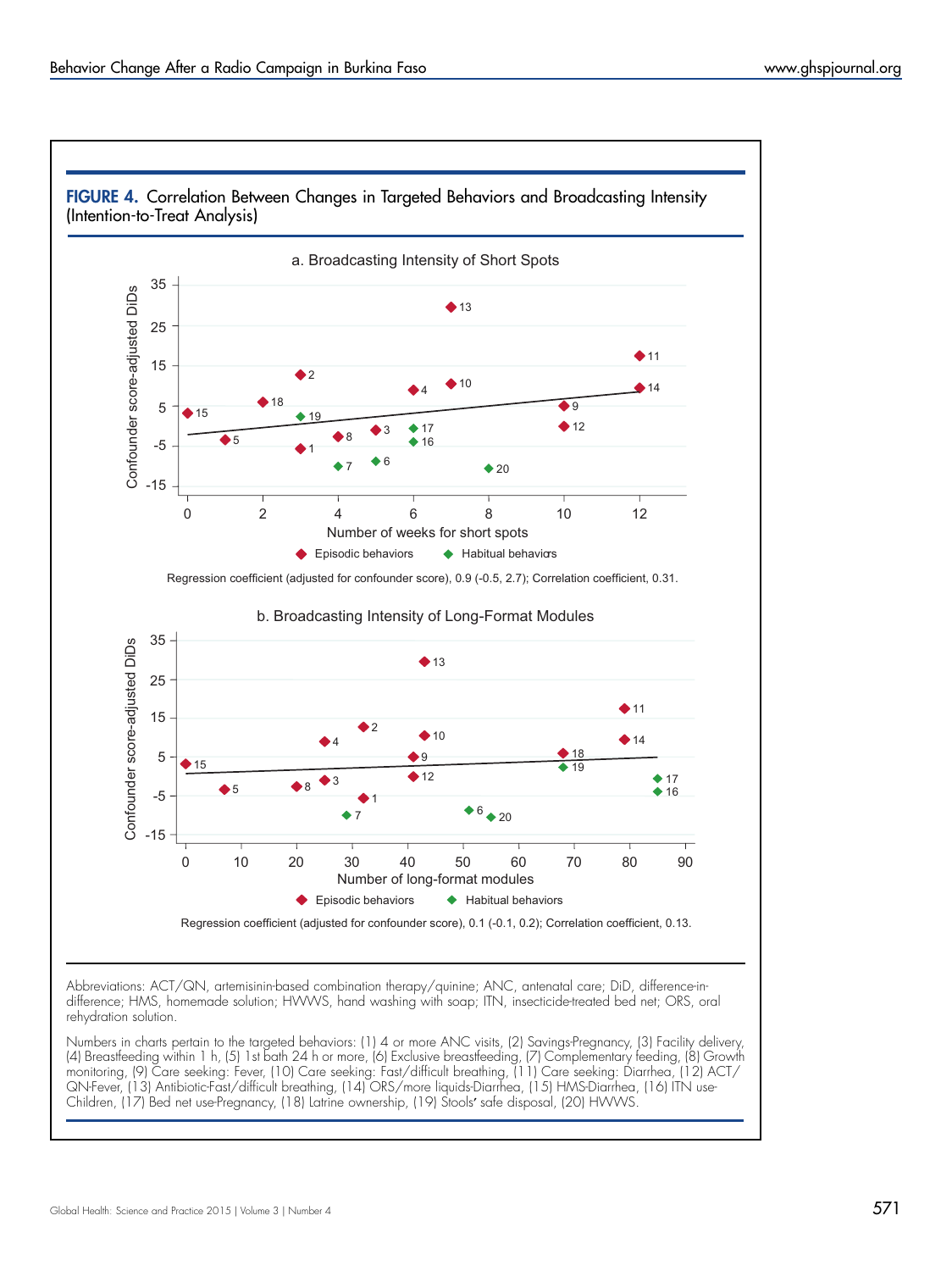| and 2013                              |              |        |         |                               |         |
|---------------------------------------|--------------|--------|---------|-------------------------------|---------|
|                                       | Arm          | 2011   | 2013    | % Change From<br>2011 to 2013 | P Value |
| 4 ANC visits                          | Control      | 4,490  | 4,682   | 4                             |         |
|                                       | Intervention | 6,283  | 6,723   | 7                             | .75     |
| Health facility deliveries            | Control      | 10,054 | 10,105  |                               |         |
|                                       | Intervention | 11,911 | 12,928  | 9                             | .54     |
| All-cause under-5 child consultations | Control      | 67,172 | 78,265  | 17                            |         |
|                                       | Intervention | 78,892 | 104,535 | 33                            | .40     |

<span id="page-15-0"></span>TABLE 5. Number of Attendances for Targeted Health Services in Primary Health Facilities Located in Control (N = 40) and Intervention (N = 37) Arms, Based on Routine Health Facility Data, 2011

the primary target population, with 75% of mothers in intervention areas reporting recognizing spots played at the end of the interview. However, a relatively high proportion of women reported recognizing spots in the control arm, too (25%). Although ''contamination'' is known to have occurred in Gayeri control cluster, the distances to the closest intervention radio station preclude population-level contamination in the other control clusters. ''Courtesy'' bias and confusion with other radio programs may explain the reported recognition in the control clusters. Some women in the intervention arm who reported recognizing spots may also have answered with "courtesy" or confused them with other messages.

Our findings are mixed with respect to the campaign's effects on behavior. Among 19 target behaviors, there was some evidence of positive effects on self-reported appropriate family responses to diarrhea and fast/difficult breathing and saving money during pregnancy. Self-reported care seeking and home treatment for diarrhea increased more in the intervention arm, although there was no statistical evidence for the latter after controlling for confounder score. A relatively small number of mothers reported that their children had suffered from fast/difficult breathing and, consequently, results for behaviors related to this illness had wide confidence intervals. Nevertheless, the data are consistent with greater increases in self-reported care seeking and antibiotic treatment for this illness in the intervention arm. Routine health facility data are also consistent with these results, with a greater increase in all-cause under-5 child consultations in the intervention arm, but are inconclusive from a statistical perspective.

For other target behaviors, there was no evidence that the radio campaign had an effect. While some behaviors appear to have changed little between baseline and midline in either arm, others appear to have improved to similar degrees in each arm. There is some evidence from other sources $^{23}$  of increases in ANC attendance, facility delivery, exclusive breastfeeding, and care seeking for fever over recent years, although these changes are not always as rapid as those we observed. The similar increases reported in each arm in antimalarial treatment might also be explained by a seasonal variation in health care providers' treatment practices, the baseline having been performed in the dry season and the midline in November shortly after the last rains. In the case of bed net use, the results likely reflect effective national distribution in the summer of 2013 before the midline survey took place. Bed net ownership was almost universal at midline, with 99% of women reporting living in a household with at least 1 bed net. Latrine ownership increases may reflect in part the effects of latrine construction programs in various clusters.

Why does the intervention appear to have had an impact on some behaviors but not others? First, intensity of the intervention is likely to be critical. Although the number of spots broadcast per day was high, on average 10 spots a day, and the longformat program was on air 5 days a week, the intensity allocated to each behavior varied substantially, from 1 week of spots for delayed bathing to 12 weeks of spots for management of diarrhea up to the month preceding the midline survey [\(Table 1\)](#page-4-0). The dose-response analysis is consistent with those behaviors subject to the greatest number of weeks of spots tending to show the largest

The radio campaign had a positive effect on a few targeted behaviors, such as appropriate responses for diarrhea and fast/ difficult breathing, but there was no evidence of an effect on other behaviors.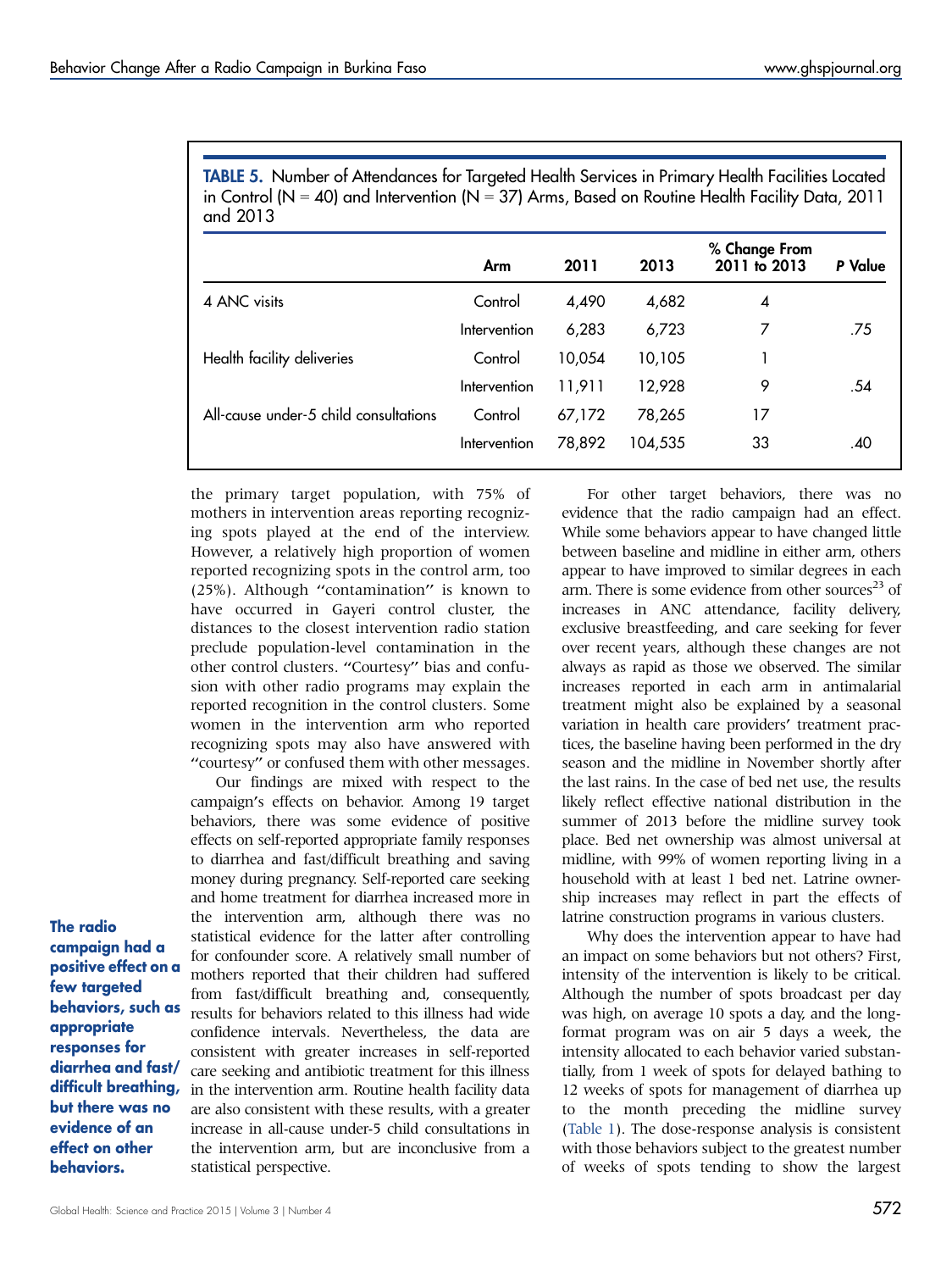changes, although the statistical evidence for this is weak. There is no such pattern, however, for the number of long-format modules.

Another possible explanation for the mixed results may lie in the nature of the behaviors themselves. Changes may be difficult to achieve when they face habitual or normative practices that bear the weight of tradition and strong cultural beliefs.<sup>24</sup> Such traditions and cultural beliefs are likely to vary from one setting to another. Perhaps more importantly, many preventive behaviors must be performed on a daily basis, with no immediately obvious benefit. Nutrition and hygiene-related behaviors, for example, share these characteristics and changing them may require more time and effort. This challenge to changing preventive behaviors may apply in many settings and across different behavior change approaches. In rural Burkina Faso, all behaviors for which we found some evidence for an intervention effect were episodic.

Michie et al.  $(2011)^{25}$  have proposed a framework for characterizing behavior change interventions. This includes a behavioral model, in which "motivation," "capability," and "opportunity'' interact to determine behavior. According to this framework and given the theory of change underpinning DMI's campaign,<sup>12</sup> one might speculate that the following mechanisms explain the observed changes in behavior. DMI's messages, rather than providing information alone, use health-related storylines, which provide examples for people to aspire to, imitate, and elicit either positive or negative feelings about target behaviors. By combining information and entertainment, the campaign may act not only through the ''capability'' component of behaviors (knowledge) but also through ''motivation,'' by affecting both emotional responses and analytical decision making. In addition, the immediate social circle of women and other members of their community were also exposed to the campaign. While husbands influence birth preparedness through permitting (or not) expenditures,<sup>26</sup> female family members, such as mothers-in law, aunts, or grandmothers, are frequently present at the time of birth, provide guidance during the first months of the baby's life, and influence breastfeeding practices.<sup>27,28</sup> Beside beliefs about disease etiology and perceived severity of illnesses, family members also influence decisions about whether and where to seek care in the event of childhood illnesses.<sup>29</sup> By reaching a large audience, the campaign may also have triggered

dialogue in the community and brought changes in the social norms or ''social opportunity'' component of behaviors, defined as the ''cultural milieu that dictates the way people think about things.''<sup>25</sup>

On the other hand, the "physical opportu- **Behavior change** nity" component of behaviors, defined as the may be difficult external conditions that make behavior change for habitual or possible,<sup>25</sup> was unaffected by the campaign and **normative** this needs to be considered when interpreting **practices such as** results. In 2010, Burkina Faso ranked 161 of **those related to** 169 countries in UNDP's Human Development nutrition or Index with  $44%$  of the population living below **hygiene.** the poverty line and 77% living in rural areas. $^{13}$ The poverty of the studied population is therefore likely to be an important barrier to changes in some behaviors, such as nutrition or sanitationrelated behaviors. In addition, rural populations, largely dependent on subsistence agriculture, are vulnerable to food insecurity, the last crisis having occurred in 2012. In 2013, Burkina Faso ranked 65 of 78 on the Global Hunger Index.<sup>30</sup> In this context, improving complementary feeding practices may require more practical support. Access to treatment is another potential limitation. For example, at midline, only 43% and 31% of surveyed villages in the control and intervention arms, respectively, had ORS available within the village itself (either at a primary health facility or through a CHW).

Finally, it should also be borne in mind that in this campaign exposure is largely passive, although the long-format programs did give listeners the opportunity to phone in. Other behavior change interventions have often used interpersonal communication that involves faceto-face interaction between health promoters and caregivers. Face-to-face encounters provide some opportunity to tailor information to caregivers' needs and to use persuasion and social influence.<sup>8</sup> It has been suggested that programs in which mass media is part of a multifaceted intervention strategy are more likely to be successful than mass media alone.<sup>9,10</sup> However, such programs are generally far more costly to implement effectively on a large scale.

Of the 32 evaluations of mass media campaigns identified by Naugle et al.  $(2014)^{10}$  that relied on "moderate" to "stronger" designs, all but 6 were reported to show some evidence of positive effects on child survival-related behaviors. However, only 2 evaluations reported using randomized designs, one of which randomized only 4 clusters, and the authors also note the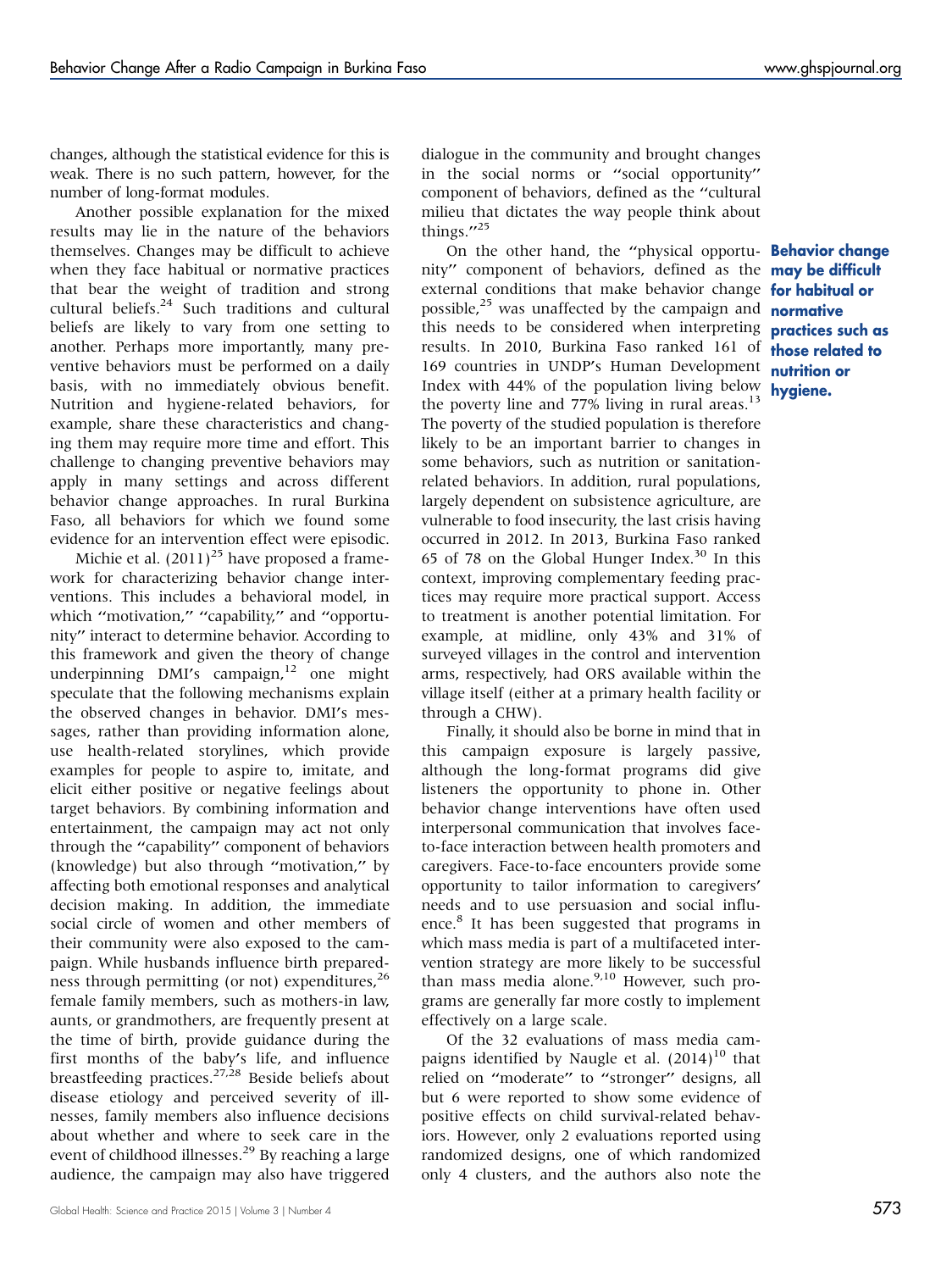potential for publication bias. All but 6 evaluated programs that included interpersonal communication components, e.g., training of health workers or volunteers, or implementing communitybased activities, but none was able to disentangle the impact of different components. The results of the 6 evaluations of programs that used mass media alone were generally consistent with positive effects but had important design limitations.

In Peru and the Philippines, vaccination coverage rates were reported to have improved by 10 to 20 percentage points following radio and TV campaigns, but no concurrent control data were available.31 In Central Java, Indonesia, a radio campaign was accompanied by improvements in reported fluid intake during diarrhea, but a similar change was observed in control areas; Hornik  $(2002)^{31}$  concluded that the change was probably unrelated to the campaign. In Bolivia, a new brand of nutritional supplement for women was promoted through a radio and TV campaign, with 11% of women at endline reporting having taken the supplement at least once.<sup>32</sup> A radio and TV campaign, accompanied by SMS reminders, in Cameroon was associated with a 12 percentage point increase in bed net use among children under 5 years compared with the matched control group.<sup>33</sup> Finally, Jaramillo  $(2001)^{34}$  reported a transient increase in the number of individuals being tested for tuberculosis in Cali, Colombia, coinciding with a TV and radio campaign. No such increase was seen in a control area, which did not receive the campaign.

Thus, the evidence base for the effectiveness of mass media in improving child survival, whether alone or with interpersonal components, is very limited, and it is impossible to make strong assertions about the relative impact of different strategies. To our knowledge, our study is the first cluster randomized trial to investigate and present evidence that a mass community radio campaign alone can change some health-related behaviors in a low-income setting.

### **Limitations**

Several limitations of this study must be recognized. First, although clusters were randomly allocated to receive the intervention, there were some important differences at baseline between intervention and control arms. Baseline imbalance is not uncommon when only a few clusters are randomized, and we sought to control for these differences by creating a confounder score.

Global Health: Science and Practice 2015 | Volume 3 | Number 4  $574$ 

However, we cannot exclude the possibility that this imbalance resulted in some bias in our comparisons of intervention and control clusters. Second, the evaluation largely relied on selfreported behaviors whose accuracy may be questioned. Some behaviors such as place of delivery, recognition of fever, and treatment with ACTs may be more accurately reported than behaviors occurring immediately after birth or recognition and antibiotic treatment of pneumonia.<sup>35</sup> The length of the questionnaire, 40 minutes on average, may also have resulted in interview fatigue affecting women's recall at the end of the interview. In addition, socially desirable behaviors may be overreported.<sup>36,37</sup> When possible, we sought documentary evidence to reduce the probability of misreporting. For example, fieldworkers asked women whether they had a prescription or a package for any treatments given to their child. At both surveys, supporting evidence was available for about 70% of ACT treatments given to febrile children and oral antibiotics given to children with fast/difficult breathing. In addition, routine health facility data from the Ministry of Health are consistent with the observed changes from baseline to midline in self-reported service-dependent behaviors. Nevertheless, we cannot exclude the possibility that DMI's campaign itself could have increased overreporting of target behaviors in the intervention clusters, although if reporting bias did occur to an important degree one might have expected to see positive results across a wider range of behaviors. Third, the power and precision of the trial is limited by the relatively small number of clusters that could be randomized, and this limits our ability to detect modest changes in behaviors. Fourth, the baseline and midline surveys were not performed at exactly the same period of the year, with the baseline performed between December and March and the midline survey performed in November. Seasonal variation in behaviors may explain some of the changes observed between baseline and midline but should not have confounded the comparison between intervention and control clusters. Fifth, although major co-interventions ([Table 2\)](#page-5-0) were implemented in similar numbers of clusters per arm, we did not collect data on their intensity and quality. Sixth, we excluded towns and large villages where access to television may limit the effect of a campaign delivered using local community radio stations. This exclusion limits, to some extent, the generalizability of our findings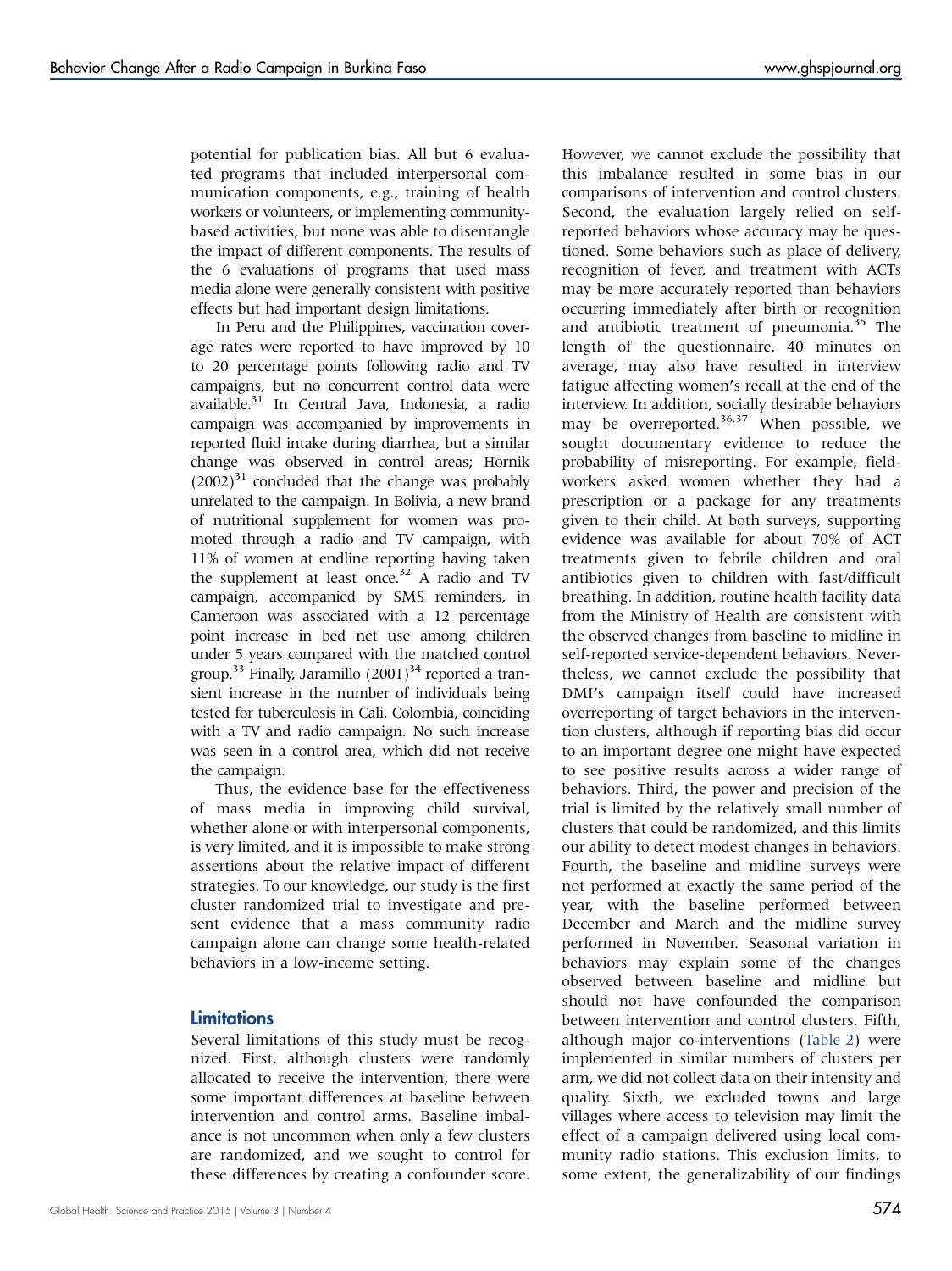although it does not affect their internal validity (though it is unlikely that the addition of television messages would reduce the impact of the campaign). Lastly, we have examined multiple behaviors (19), but the differences between intervention and control arms were below the conventional cut-off point of  $P = .05$  after adjustment for only some (3) of the behaviors. All these limitations mandate a cautious interpretation of our results.

## **CONCLUSION**

DMI's Saturation + approach to designing and implementing a mass radio campaign had positive effects at midline on some maternal and child health behaviors such as saving money during pregnancy and appropriate family responses to diarrhea and fast/difficult breathing. However, there was no statistical evidence that the campaign had an effect on ANC consultations, facility delivery, delayed bathing, early initiation of breastfeeding, care seeking for and treatment of fever, bed net use, nutrition, or sanitation-related behaviors. Dose-response analysis of broadcasting intensity showed that behaviors associated with the greatest number of weeks of broadcasted spots tended to have the largest changes, although there is weak evidence of such an effect from a statistical perspective. The impact of the radio campaign on child mortality will be evaluated at endline.

Acknowledgments: We gratefully acknowledge all fieldworkers, supervisors, and data managers recruited for the surveys for their work in the field. We would also like to acknowledge the Independent Scientific Advisory Committee (ISAC) members (Cesar Victora, Bocar Kouyaté, Rachel Glennerster, Peter Gill), the study population, and the staff of the partner radio stations as well as the DMI qualitative researchers (Rita Ilboudo, Mireille Belem, Souleymane Salouka) and the rest of the DMI team in Ouagadougou. The evaluation of DMI's campaign was funded by the Wellcome Trust. The campaign was funded by the Wellcome Trust and the Planet Wheeler Foundation. The funders had no role in the preparation of this article.

Competing Interests: Roy Head is the CEO of DMI, and Pieter Remes and Joanna Murray are employees of DMI. The other authors declare no conflict of interest.

## **REFERENCES**

- 1. United Nations Inter-agency Group for Child Mortality Estimation. Levels and trends in child mortality: report 2014. New York: UNICEF; 2014. Available from: [http://www.unicef.org/](http://www.unicef.org/media/files/Levels_and_Trends_in_Child_Mortality_2014.pdf) [media/files/Levels\\_and\\_Trends\\_in\\_Child\\_Mortality\\_2014.pdf](http://www.unicef.org/media/files/Levels_and_Trends_in_Child_Mortality_2014.pdf)
- 2. The Partnership for Maternal, Newborn & Child Health (PMNCH). Essential interventions, commodities and guidelines for reproductive, maternal, newborn and child health: a global review of the key interventions related to reproductive, maternal, newborn and child health (RMNCH). Geneva: PMNCH; 2011. Available from: [http://www.who.int/pmnch/knowledge/](http://www.who.int/pmnch/knowledge/publications/201112_essential_interventions/en/) [publications/201112\\_essential\\_interventions/en/](http://www.who.int/pmnch/knowledge/publications/201112_essential_interventions/en/)
- 3. Requero J, Bryce J, Victora C, Deixel A; Countdown to 2015 for Maternal, Newborn and Child Survival. Accountability for maternal, newborn and child survival: the 2013 update. Geneva: WHO; 2013. Co-published by UNICEF. Available from: [http://](http://www.who.int/woman_child_accountability/ierg/reports/Countdown_Accountability_2013Report.pdf) [www.who.int/woman\\_child\\_accountability/ierg/reports/](http://www.who.int/woman_child_accountability/ierg/reports/Countdown_Accountability_2013Report.pdf) [Countdown\\_Accountability\\_2013Report.pdf](http://www.who.int/woman_child_accountability/ierg/reports/Countdown_Accountability_2013Report.pdf)
- 4. Bryce J, el Arifeen S, Pariyo G, Lanata CF, Gwatkin D, Habicht JP; Multi-Country Evaluation of IMCI Study Group. Reducing child mortality: can public health deliver? Lancet. 2003;362(9378): 159–164. [CrossRef.](http://dx.doi.org/10.1016/S0140-6736(03)13870-6) [Medline](http://www.ncbi.nlm.nih.gov/pubmed/12867119)
- 5. Bryce J, Victora CG, Black RE. The unfinished agenda in child survival. Lancet. 2013;382(9897): 1049–1059. [CrossRef.](http://dx.doi.org/10.1016/S0140-6736(13)61753-5) [Medline](http://www.ncbi.nlm.nih.gov/pubmed/24054535)
- 6. Hafner T, Shiffman J. The emergence of global attention to health systems strengthening. Health Policy Plan. 2013;28(1): 41–50. [CrossRef](http://dx.doi.org/10.1093/heapol/czs023). [Medline](http://www.ncbi.nlm.nih.gov/pubmed/22407017)
- 7. Fox E, Obregón R. Population-level behavior change to enhance child survival and development in low- and middle-income countries. J Health Commun. 2014;19 Suppl 1:3–9. [CrossRef.](http://dx.doi.org/10.1080/10810730.2014.934937) [Medline](http://www.ncbi.nlm.nih.gov/pubmed/25207445)
- 8. Storey D, Lee K, Blake C, Lee P, Lee HY, Depasquale N. Social & behavior change interventions landscaping study: a global review. Summary report reviewing existing evidence and data on Social & Behavior Change interventions across the RMNCHN spectrum. Baltimore (MD): Johns Hopkins Bloomberg School of Public Health, Center for Communication Programs; 2011.
- 9. Noar SM. A 10-year retrospective of research in health mass media campaigns: where do we go from here? J Health Commun. 2006;11(1): 21–42. [CrossRef](http://dx.doi.org/10.1080/10810730500461059). [Medline](http://www.ncbi.nlm.nih.gov/pubmed/16546917)
- 10. Naugle DA, Hornik RC. Systematic review of the effectiveness of mass media interventions for child survival in low- and middleincome countries. J Health Commun. 2014;19 Suppl 1:190–215. [CrossRef.](http://dx.doi.org/10.1080/10810730.2014.918217) [Medline](http://www.ncbi.nlm.nih.gov/pubmed/25207453)
- 11. Head R, Murray J, Sarrassat S, Snell W, Meda N, Ouedraogo M, et al. Can mass media interventions reduce child mortality? Lancet. 2015;386(9988): 97–100. [CrossRef.](http://dx.doi.org/10.1016/S0140-6736(14)61649-4) [Medline](http://www.ncbi.nlm.nih.gov/pubmed/25684587)
- 12. Murray J, Remes P, Ilboudo R, Belem M, Salouka S, Snell W, et al. Implementing a mass media campaign to reduce child mortality in Burkina Faso: the Saturation + approach. Glob Health Sci Pract. 2015;3(4): 544–556. [CrossRef.](http://dx.doi.org/10.9745/GHSP-D-15-00049)
- 13. Institut National de la Statistique et de la Démographie (INSD); ICF International. Enquête démographique et de santé et à indicateurs multiples du Burkina Faso 2010. Calverton (MD): INSD; 2012. Co-published by ICF International. Available from: [www.unicef.org/bfa/french/bf\\_eds\\_2010.pdf](www.unicef.org/bfa/french/bf_eds_2010.pdf)
- 14. Liu L, Oza S, Hogan D, Perin J, Rudan I, Lawn JE, et al. Global, regional, and national causes of child mortality in 2000–13, with projections to inform post-2015 priorities: an updated systematic analysis. Lancet. 2015;385(9966): 430–440. [CrossRef.](http://dx.doi.org/10.1016/S0140-6736(14)61698-6) [Medline](http://www.ncbi.nlm.nih.gov/pubmed/25280870)
- 15. Ministère de la Santé [Burkina Faso], Direction de la Santé de la Famille. Prise en charge intégrée des maladies de l'enfant (PCIME): plan de couverture 2005-2010. Ouagadougou (Burkina Faso): Ministère de la Santé; 2006. Available from: [http://www.sante.gov.bf/phocadownload/](http://www.sante.gov.bf/phocadownload/Textes_fondamentaux/Autres/plan%20couverture%20pcime%20bfjuin%202006.pdf) [Textes\\_fondamentaux/Autres/plan%20couverture%20pcime%](http://www.sante.gov.bf/phocadownload/Textes_fondamentaux/Autres/plan%20couverture%20pcime%20bfjuin%202006.pdf) [20bfjuin%202006.pdf](http://www.sante.gov.bf/phocadownload/Textes_fondamentaux/Autres/plan%20couverture%20pcime%20bfjuin%202006.pdf)
- 16. Commission d'Enquête Parlementaire sur les Subventions Publiques dans le Secteur de la Santé. Rapport sur les subventions publiques dans le secteur de la sante. Ouagadougou (Burkina Faso): La Commission; 2012. Available from: [http://www.rame](http://www.rame-int.org/documents/communiqu%C3%A9s%20de%20presse/RAPPORT_GENERAL_FINAL_C_E_Sante_.pdf)[int.org/documents/communiqu%C3%A9s%20de%20presse/](http://www.rame-int.org/documents/communiqu%C3%A9s%20de%20presse/RAPPORT_GENERAL_FINAL_C_E_Sante_.pdf) [RAPPORT\\_GENERAL\\_FINAL\\_C\\_E\\_Sante\\_.pdf](http://www.rame-int.org/documents/communiqu%C3%A9s%20de%20presse/RAPPORT_GENERAL_FINAL_C_E_Sante_.pdf)
- 17. Ministère de la Santé [Burkina Faso], Direction de la Lutte Contre la Maladie, Programme National de Lutte Contre le Paludisme. Plan stratégique de lutte contre le paludisme 2006-2010. Ouagadougou (Burkina Faso): Ministère de la Santé; 2007.